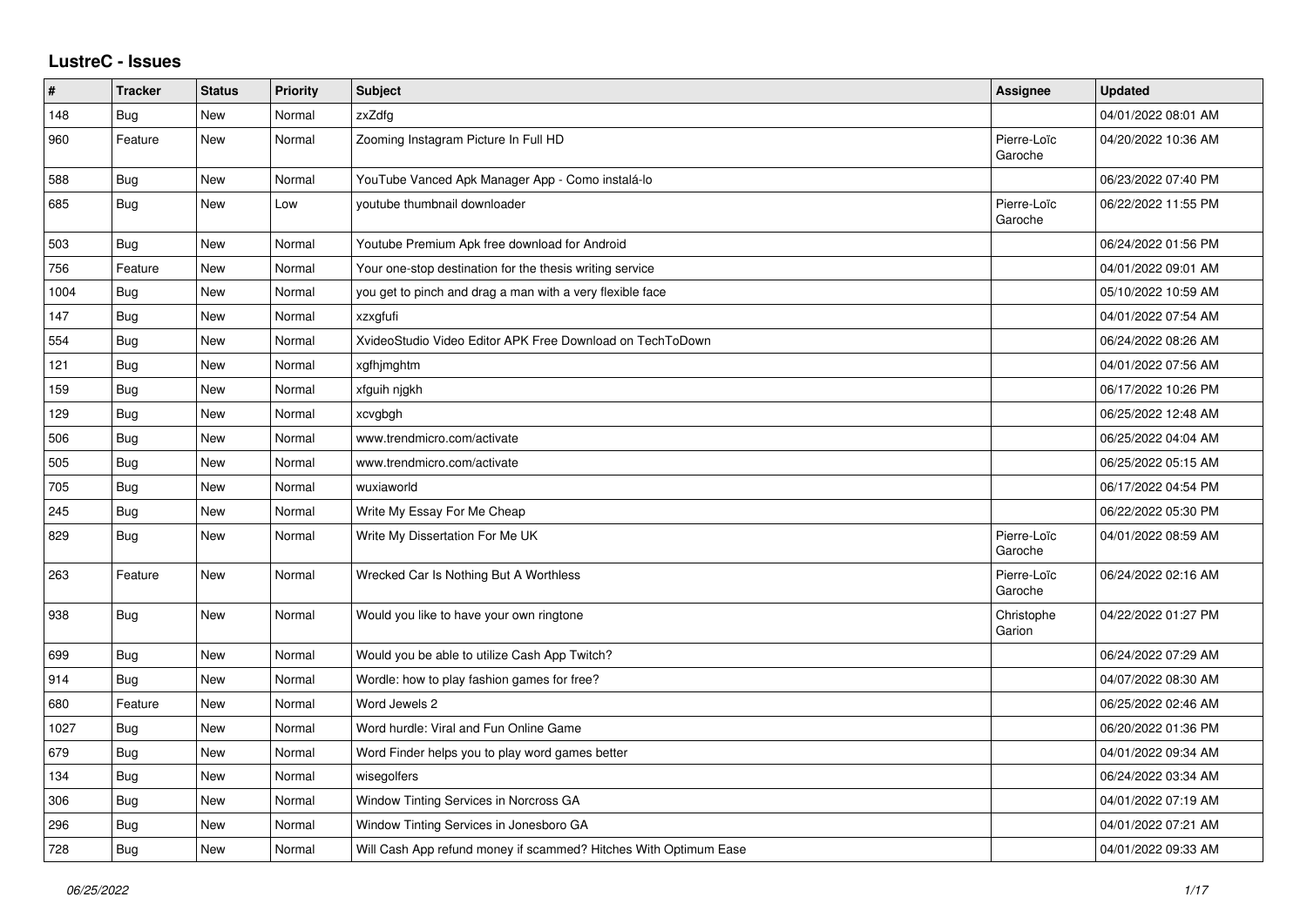| $\sharp$ | <b>Tracker</b> | <b>Status</b> | <b>Priority</b> | Subject                                                                    | <b>Assignee</b>        | <b>Updated</b>      |
|----------|----------------|---------------|-----------------|----------------------------------------------------------------------------|------------------------|---------------------|
| 538      | <b>Bug</b>     | New           | Normal          | Will cash app refund money if scammed quickly?                             |                        | 06/23/2022 05:29 PM |
| 878      | Bug            | <b>New</b>    | Normal          | Wie ist instazoom hilfreich beim Herunterladen von Instagram-Profilbildern |                        | 04/08/2022 09:28 PM |
| 776      | <b>Bug</b>     | New           | Normal          | Wibargain                                                                  |                        | 06/17/2022 08:52 PM |
| 587      | <b>Bug</b>     | <b>New</b>    | Normal          | Why Picsart Pro Offers Great Features                                      |                        | 06/19/2022 02:19 PM |
| 701      | <b>Bug</b>     | New           | Normal          | Why Law Essay Helper UK is Necessary?                                      |                        | 06/24/2022 03:17 PM |
| 922      | <b>Bug</b>     | New           | Normal          | Why Is The Need For Assignment Writing Services?                           |                        | 06/24/2022 11:14 PM |
| 757      | <b>Bug</b>     | New           | Normal          | Why Is Issue of Car Maintenance so Famous for the Consumers?               |                        | 04/01/2022 09:01 AM |
| 963      | Feature        | New           | Normal          | Why I am not getting cool cash app card designs- call experts              |                        | 06/15/2022 05:21 AM |
| 540      | Bug            | New           | Normal          | Why Haven't I Received My Cash App Card? Can I get t the reasons behind it |                        | 04/01/2022 09:25 AM |
| 637      | Feature        | New           | Normal          | Why do the Outlook rules not work in my account?                           |                        | 06/25/2022 12:51 AM |
| 884      | Bug            | New           | Normal          | Why do Subway Surfers popular                                              |                        | 04/01/2022 09:16 AM |
| 880      | Bug            | New           | Normal          | Why do Subway Surfers popular                                              |                        | 04/01/2022 09:16 AM |
| 551      | <b>Bug</b>     | New           | Normal          | Why Do Students Need Online Best Dissertation Writing Services?            |                        | 06/22/2022 05:53 PM |
| 713      | <b>Bug</b>     | New           | High            | Why Cupcake 2048 is a addictive game?                                      | Pierre-Loïc<br>Garoche | 04/01/2022 09:34 AM |
| 208      | Bug            | New           | Normal          | Why Cash app won't let me send money if scammed?                           |                        | 04/01/2022 08:54 AM |
| 188      | <b>Bug</b>     | New           | Normal          | Why are university students buying assignments online?                     | Pierre-Loïc<br>Garoche | 06/25/2022 04:59 AM |
| 707      | Bug            | New           | Normal          | Why Accounting Assignments Are Beneficial For The Students?                | Pierre-Loïc<br>Garoche | 06/24/2022 09:16 PM |
| 1008     | Bug            | <b>New</b>    | Normal          | Who was the first black woman to anchor a newscast?                        |                        | 05/10/2022 03:13 PM |
| 802      | <b>Bug</b>     | New           | Normal          | Who Is an ETL Engineer                                                     |                        | 06/25/2022 12:34 AM |
| 801      | Bug            | <b>New</b>    | Normal          | Who Is an ETL Engineer                                                     |                        | 06/24/2022 11:18 PM |
| 800      | Bug            | New           | Normal          | Who Is an ETL Engineer                                                     |                        | 06/20/2022 10:21 PM |
| 799      | <b>Bug</b>     | New           | Normal          | Who Is an ETL Engineer                                                     |                        | 06/24/2022 04:30 PM |
| 798      | Bug            | New           | Normal          | Who Is an ETL Engineer                                                     |                        | 06/23/2022 11:38 PM |
| 1123     | <b>Bug</b>     | New           | Normal          | Where To Watch FIFA World Cup 2022                                         |                        | 06/24/2022 03:51 AM |
| 920      | <b>Bug</b>     | New           | Normal          | Where I Can Get Essay Writing Services?                                    |                        | 04/11/2022 08:35 AM |
| 1107     | Feature        | New           | High            | Where do you have to find an application to watch news and sports videos?  | Christophe<br>Garion   | 06/18/2022 10:36 AM |
| 768      | <b>Bug</b>     | New           | Normal          | Where can you buy best jackets online?                                     |                        | 04/01/2022 09:05 AM |
| 793      | Feature        | New           | Urgent          | Where can I find cheap FIFA coins?                                         | Pierre-Loïc<br>Garoche | 06/25/2022 05:05 AM |
| 300      | <b>Bug</b>     | New           | Normal          | Wheels Powder Coating Services in Norcross GA                              |                        | 04/15/2022 01:45 PM |
| 223      | Bug            | New           | Normal          | WhatsApp Plus: Download, Update and Themes                                 |                        | 06/03/2022 08:07 PM |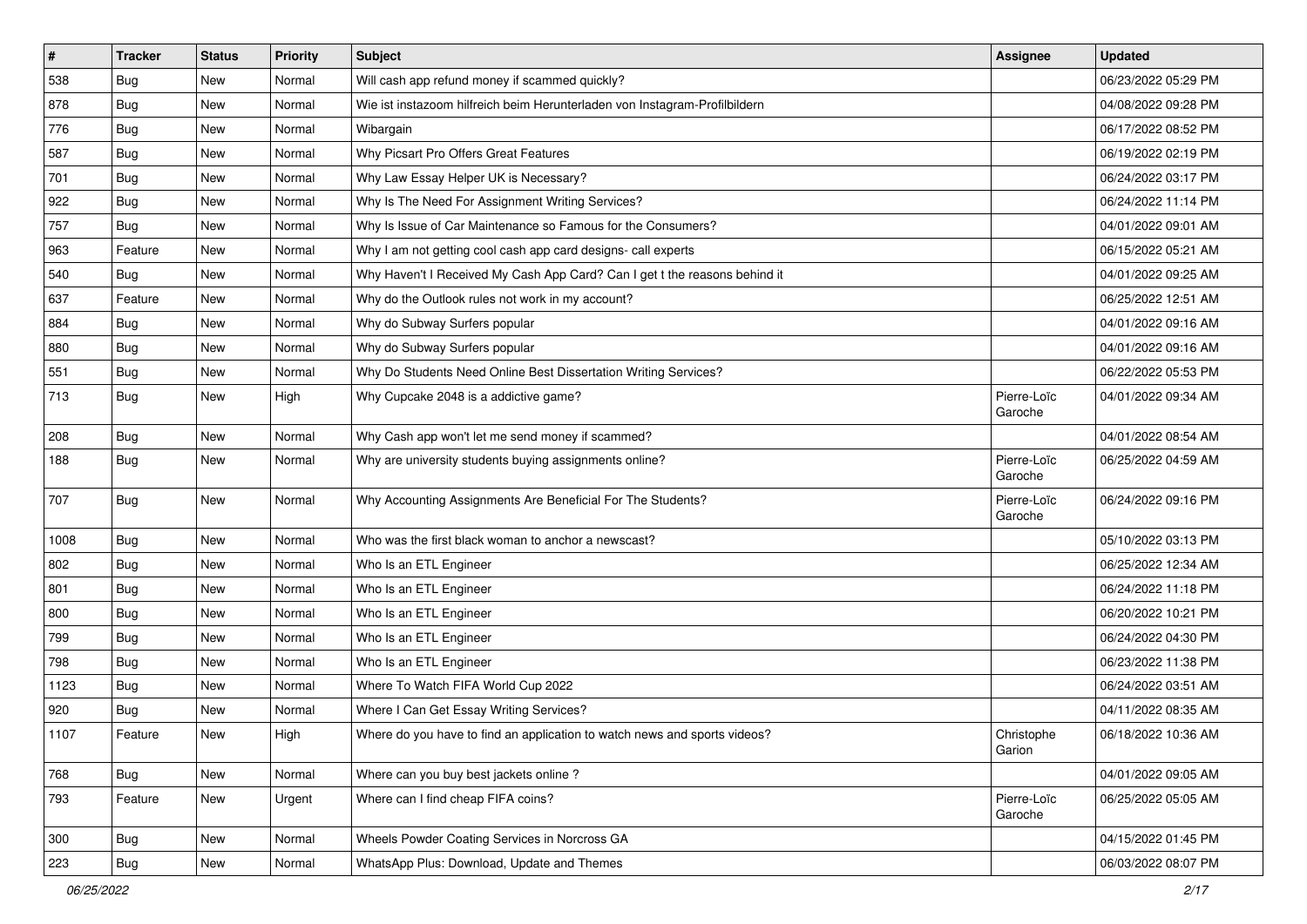| $\vert$ # | <b>Tracker</b> | <b>Status</b> | <b>Priority</b> | <b>Subject</b>                                                             | Assignee               | <b>Updated</b>      |
|-----------|----------------|---------------|-----------------|----------------------------------------------------------------------------|------------------------|---------------------|
| 1099      | Feature        | New           | Normal          | Whatsapp Plus - A New Way Of Communicating                                 |                        | 06/15/2022 10:48 AM |
| 560       | <b>Bug</b>     | New           | Normal          | Whatsapp Aero - Make Your Phone Auto Connect                               |                        | 04/01/2022 09:28 AM |
| 605       | Feature        | <b>New</b>    | Normal          | What will the future of logo design be like?                               |                        | 06/25/2022 03:02 AM |
| 1094      | <b>Bug</b>     | New           | Normal          | What time does direct deposit hit Cash App?                                |                        | 06/14/2022 03:27 PM |
| 1125      | Bug            | <b>New</b>    | Normal          | What is Wordscapes?                                                        |                        | 06/24/2022 09:05 AM |
| 868       | Feature        | New           | Normal          | What Is the Role of a Graphic Designer?                                    | Pierre-Loïc<br>Garoche | 04/01/2022 09:12 AM |
| 1043      | Bug            | <b>New</b>    | Normal          | What Is The Right Way To Troubleshoot Cash App Transfer Failed Problems?   |                        | 05/25/2022 01:16 PM |
| 927       | Feature        | <b>New</b>    | Normal          | What Is The Right Way To Troubleshoot Cash App Transfer Failed Problems?   |                        | 04/12/2022 05:54 AM |
| 523       | Bug            | New           | Normal          | What Is The Right Google Account Recovery Aid To Regain Account Access?    | Pierre-Loïc<br>Garoche | 06/25/2022 01:05 AM |
| 836       | <b>Bug</b>     | <b>New</b>    | Normal          | What Is The Required Amount To Pay As Cash App Clearance Fee?              |                        | 04/01/2022 09:00 AM |
| 636       | Bug            | New           | Normal          | What is the most popular furniture color?                                  |                        | 06/24/2022 12:13 AM |
| 520       | Bug            | <b>New</b>    | Normal          | What Is The Major Role Of Cash.app/Help and Support Page?                  |                        | 06/25/2022 01:27 AM |
| 569       | <b>Bug</b>     | New           | Normal          | What is the incoming and outgoing mail server for Outlook IMAP settings?   | Pierre-Loïc<br>Garoche | 06/23/2022 03:43 PM |
| 570       | Bug            | New           | Normal          | What is Sutton bank cash app customer service phone number?                | Pierre-Loïc<br>Garoche | 06/23/2022 10:42 AM |
| 580       | <b>Bug</b>     | <b>New</b>    | High            | What is Narrative Essay?                                                   | Christophe<br>Garion   | 06/21/2022 09:28 AM |
| 1105      | <b>Bug</b>     | <b>New</b>    | High            | What is Mahjong online?                                                    |                        | 06/23/2022 04:02 PM |
| 496       | <b>Bug</b>     | <b>New</b>    | Normal          | What is Live NetTV?                                                        |                        | 06/25/2022 02:57 AM |
| 761       | <b>Bug</b>     | New           | Normal          | What is it about basketball that makes it so popular in the United States? | Corentin<br>Lauverjat  | 06/24/2022 03:48 AM |
| 792       | Bug            | New           | Normal          | What is Google Camera Mod?                                                 |                        | 04/01/2022 08:59 AM |
| 853       | Bug            | <b>New</b>    | Normal          | what is dr laser                                                           |                        | 04/01/2022 09:13 AM |
| 585       | <b>Bug</b>     | <b>New</b>    | Normal          | What is cash app help number?                                              |                        | 04/01/2022 09:18 AM |
| 764       | Bug            | <b>New</b>    | Normal          | What is available to see what I can watch HBO Max?                         |                        | 06/24/2022 05:42 PM |
| 279       | <b>Bug</b>     | New           | High            | What is an essential feature of an internal communications app?            |                        | 06/25/2022 03:28 AM |
| 667       | Bug            | <b>New</b>    | Normal          | What Is a Ringtone?                                                        |                        | 06/20/2022 03:35 PM |
| 477       | <b>Bug</b>     | <b>New</b>    | Normal          | What Does Online Coupon Mean?                                              |                        | 06/24/2022 06:34 AM |
| 1112      | Bug            | New           | Normal          | What Cash App Policy Says If Random Person Sent Me Money On Cash App?      |                        | 06/20/2022 07:48 AM |
| 1078      | <b>Bug</b>     | New           | Normal          | What Bank Is Cash App On Plaid? Find Clarity And Assistance                |                        | 06/15/2022 11:56 AM |
| 281       | Feature        | <b>New</b>    | Normal          | what are the types of Ringtones?                                           | Anonymous              | 06/25/2022 12:03 AM |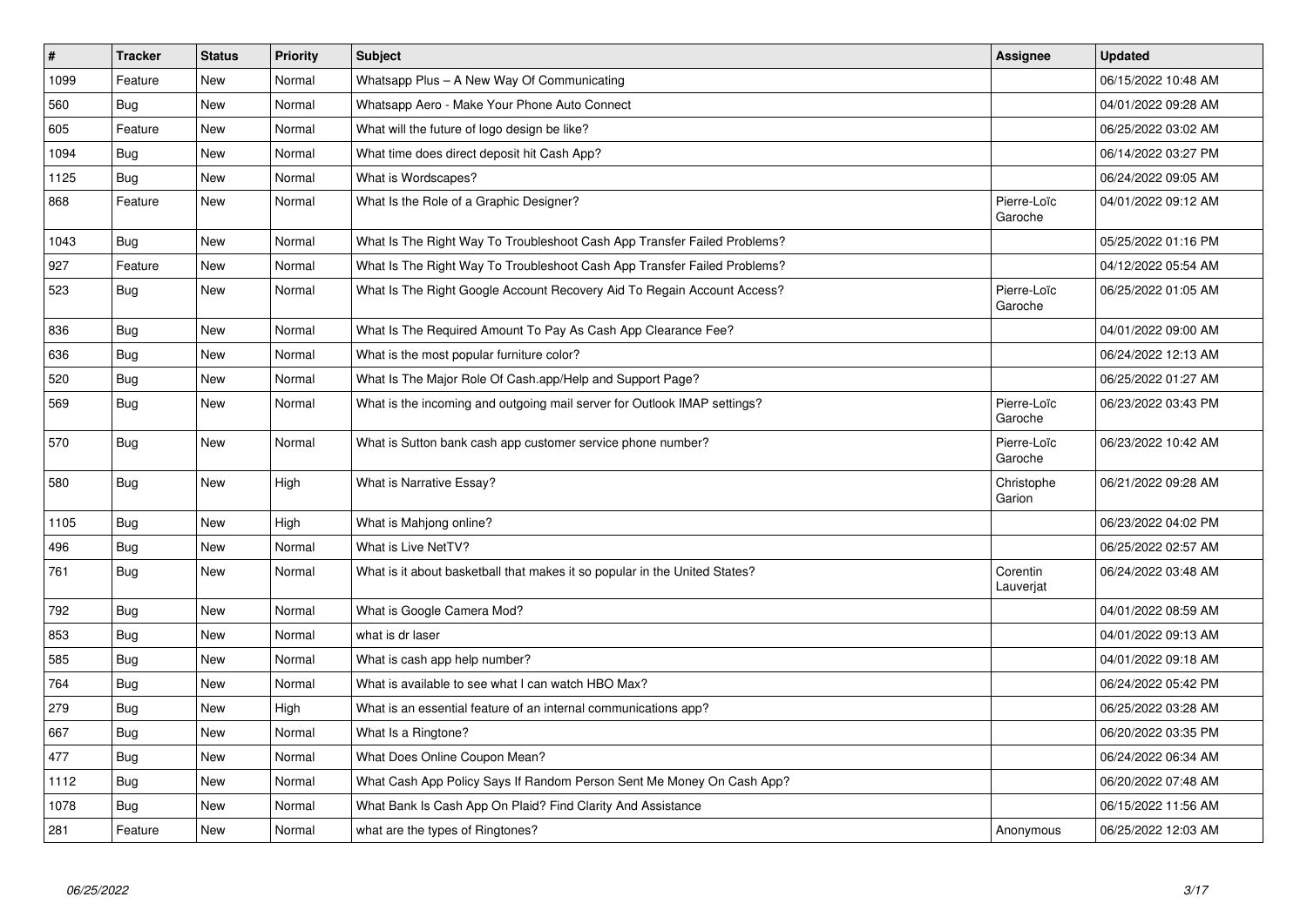| $\vert$ # | <b>Tracker</b> | <b>Status</b> | <b>Priority</b> | <b>Subject</b>                                                                | <b>Assignee</b>        | <b>Updated</b>      |
|-----------|----------------|---------------|-----------------|-------------------------------------------------------------------------------|------------------------|---------------------|
| 1010      | <b>Bug</b>     | New           | Normal          | what are the requirements to borrow money from cash app ? cash app borrow app | Pierre-Loïc<br>Garoche | 05/11/2022 09:29 AM |
| 675       | Bug            | New           | Normal          | What Are Smart Tactics To Fix Cash App Transfer Failed Hurdles?               |                        | 06/16/2022 04:37 AM |
| 559       | <b>Bug</b>     | New           | High            | What Are Permission For Applications like Facebook Sending MMS?               |                        | 06/24/2022 10:07 AM |
| 725       | Feature        | New           | Normal          | What are memo writing services design                                         |                        | 06/24/2022 06:24 AM |
| 857       | <b>Bug</b>     | New           | Normal          | Welcome to the world of classic retro games                                   |                        | 04/01/2022 09:13 AM |
| 686       | Bug            | New           | Normal          | Welcome To The Most Demandable Mahipalpur Escorts Agency                      |                        | 06/22/2022 09:42 AM |
| 548       | Bug            | New           | Normal          | Web N Logo Design                                                             |                        | 04/01/2022 09:29 AM |
| 542       | Bug            | New           | Normal          | Web N Logo Design                                                             |                        | 06/22/2022 12:28 PM |
| 260       | <b>Bug</b>     | <b>New</b>    | Normal          | Web Design Services Near Me                                                   |                        | 06/24/2022 10:54 AM |
| 555       | Bug            | New           | Normal          | web design development in hyderabad                                           |                        | 06/24/2022 06:49 PM |
| 264       | <b>Bug</b>     | New           | Normal          | We Buy Your Unwanted Car                                                      | Corentin<br>Lauverjat  | 06/24/2022 02:19 PM |
| 658       | Bug            | <b>New</b>    | Normal          | Watermelon Nutrition Facts And Health Benefits                                |                        | 06/24/2022 03:36 PM |
| 314       | Bug            | New           | Normal          | Water Extraction Services in Virginia Beach VA                                |                        | 04/01/2022 07:25 AM |
| 313       | Bug            | New           | Normal          | Water Extraction Services in Virginia Beach VA                                |                        | 06/23/2022 02:14 AM |
| 331       | <b>Bug</b>     | New           | Normal          | Water Extraction Services in Norfolk VA                                       |                        | 06/25/2022 01:17 AM |
| 346       | Bug            | New           | Normal          | Water Extraction Services in Chesapeake VA                                    |                        | 04/01/2022 07:15 AM |
| 968       | Feature        | New           | Normal          | watch nfl online free live streaming                                          |                        | 04/23/2022 07:28 AM |
| 974       | Bug            | New           | Normal          | Watch NCAA Football Live Streaming Free                                       |                        | 05/06/2022 08:16 AM |
| 969       | Bug            | New           | Normal          | Watch NCAA Football Live Match Free                                           |                        | 04/23/2022 07:29 AM |
| 1095      | Feature        | New           | High            | Want to Know the Best CV Makers in Dubai?                                     |                        | 06/20/2022 06:29 AM |
| 584       | <b>Bug</b>     | New           | Normal          | Want the cash app customer service number to check balance?                   |                        | 06/23/2022 09:55 PM |
| 1036      | <b>Bug</b>     | New           | Normal          | <b>VPS Material</b>                                                           |                        | 05/18/2022 09:34 PM |
| 981       | <b>Bug</b>     | New           | Normal          | VidMate Mod APK                                                               |                        | 05/06/2022 09:22 AM |
| 620       | Bug            | New           | Normal          | Viagra Meds: Fastest & Quick Delivery On Your Doorstep - USA                  |                        | 06/23/2022 12:03 AM |
| 607       | <b>Bug</b>     | New           | Normal          | Vex 5                                                                         |                        | 04/01/2022 09:22 AM |
| 722       | Bug            | New           | Normal          | Vergrößern Sie Instagram-Fotos mit instazoom                                  | Christophe<br>Garion   | 06/23/2022 09:49 PM |
| 292       | Bug            | New           | Normal          | Venmo to Cash App Transfer Of Money- Explore Here                             |                        | 06/24/2022 05:41 PM |
| 1001      | Bug            | New           | Normal          | Venmo Keep Saying Error?                                                      |                        | 06/16/2022 02:11 PM |
| 301       | Bug            | New           | Normal          | Vehicle Electronics Services in Norcross GA                                   |                        | 04/01/2022 07:18 AM |
| 125       | <b>Bug</b>     | New           | Normal          | vbvnm                                                                         |                        | 04/01/2022 07:55 AM |
| 1066      | Feature        | New           | High            | Using the default Routerlogin.net web address for setup                       |                        | 05/31/2022 12:16 PM |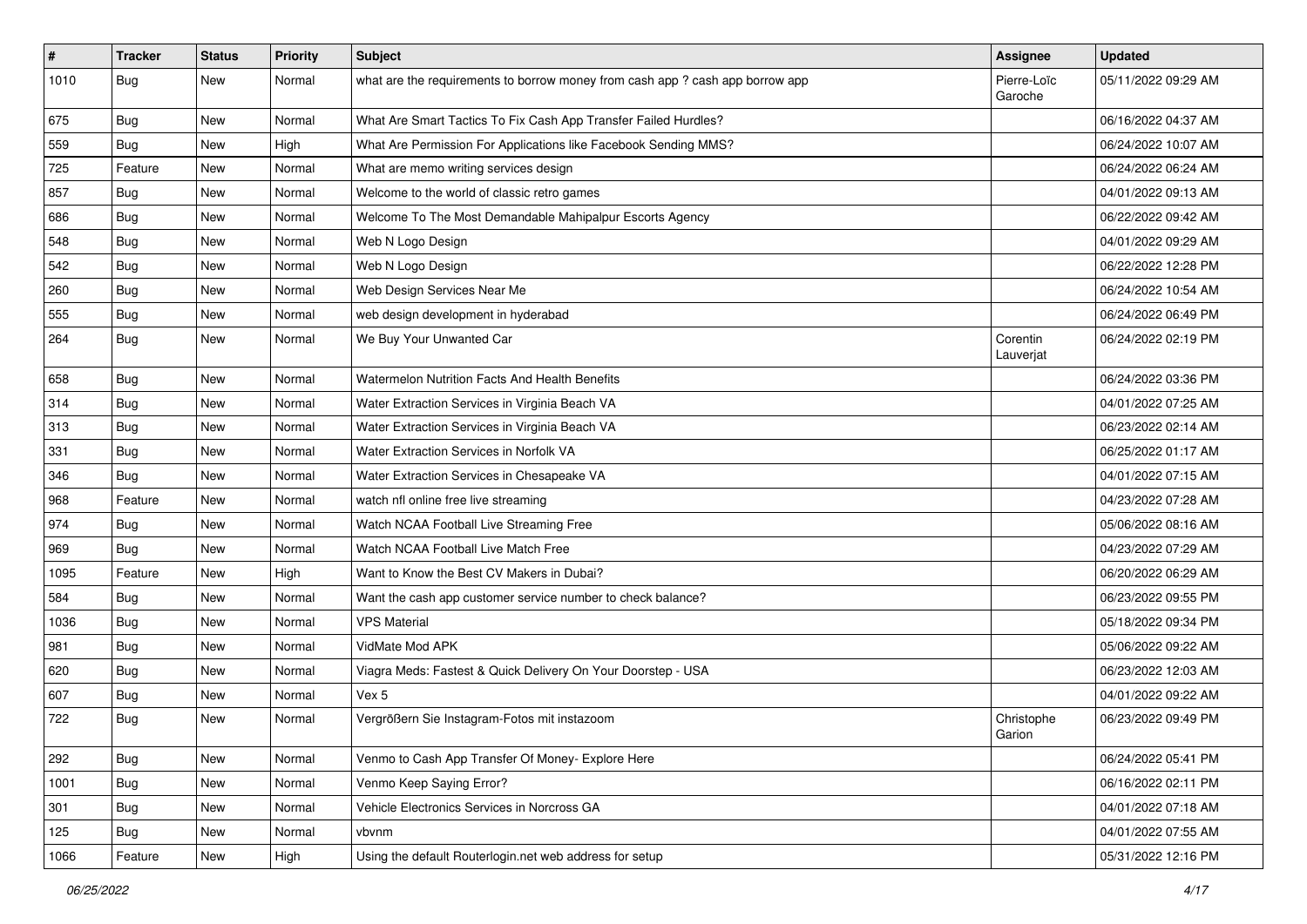| $\vert$ # | <b>Tracker</b> | <b>Status</b> | <b>Priority</b> | Subject                                                                          | <b>Assignee</b>        | <b>Updated</b>      |
|-----------|----------------|---------------|-----------------|----------------------------------------------------------------------------------|------------------------|---------------------|
| 624       | <b>Bug</b>     | New           | Normal          | Use go with the Driving Directions for your go                                   |                        | 06/21/2022 04:54 AM |
| 153       | <b>Bug</b>     | New           | Normal          | urgent loan online                                                               | Christophe<br>Garion   | 06/22/2022 05:11 PM |
| 464       | <b>Bug</b>     | <b>New</b>    | Normal          | Upholstery Cleaning Westchester MA                                               |                        | 06/21/2022 04:02 PM |
| 440       | Bug            | New           | Normal          | Upholstery Cleaning Watertown MA                                                 |                        | 04/01/2022 07:49 AM |
| 415       | <b>Bug</b>     | New           | Normal          | Upholstery Cleaning Somerville MA                                                |                        | 04/01/2022 07:48 AM |
| 324       | Bug            | New           | Normal          | Upholstery Cleaning Services in Virginia Beach VA                                |                        | 04/01/2022 07:26 AM |
| 339       | <b>Bug</b>     | New           | Normal          | Upholstery Cleaning Services in Norfolk VA                                       |                        | 06/17/2022 04:36 AM |
| 355       | <b>Bug</b>     | New           | Normal          | Upholstery Cleaning Services in Chesapeake VA                                    |                        | 04/01/2022 07:14 AM |
| 448       | <b>Bug</b>     | New           | Normal          | <b>Upholstery Cleaning Quincy MA</b>                                             |                        | 04/01/2022 07:48 AM |
| 432       | Bug            | New           | Normal          | Upholstery Cleaning Newton MA                                                    |                        | 04/01/2022 07:50 AM |
| 456       | <b>Bug</b>     | New           | Normal          | Upholstery Cleaning Medford MA                                                   |                        | 04/01/2022 07:28 AM |
| 423       | <b>Bug</b>     | <b>New</b>    | Normal          | Upholstery Cleaning Brookline MA                                                 |                        | 04/01/2022 07:46 AM |
| 407       | <b>Bug</b>     | New           | Normal          | Upholstery Cleaning Boston MA                                                    |                        | 04/01/2022 07:47 AM |
| 472       | <b>Bug</b>     | New           | Normal          | Upholstery Cleaning Arlington MA                                                 |                        | 04/01/2022 07:31 AM |
| 513       | Bug            | New           | Normal          | Unlock cash app account using the easy steps:                                    | Anonymous              | 06/24/2022 03:10 PM |
| 490       | <b>Bug</b>     | New           | Normal          | Unlock cash app account by getting quick solutions from the technical executives |                        | 06/25/2022 03:16 AM |
| 598       | Bug            | <b>New</b>    | Normal          | Universo s / f Download                                                          |                        | 06/23/2022 10:59 PM |
| 597       | Bug            | New           | Normal          | Universo s / f Download                                                          |                        | 06/24/2022 05:18 PM |
| 772       | <b>Bug</b>     | New           | Normal          | united airlines baggage policy                                                   |                        | 06/24/2022 12:30 PM |
| 771       | <b>Bug</b>     | New           | Normal          | united airlines baggage policy                                                   |                        | 06/24/2022 02:22 PM |
| 1093      | Bug            | New           | Normal          | Uniswap Exchange                                                                 | Christophe<br>Garion   | 06/14/2022 11:55 AM |
| 563       | Bug            | New           | Normal          | Understanding the Difference Between Free and Paid Mod Apks                      |                        | 06/24/2022 07:27 AM |
| 861       | Feature        | New           | Low             | <b>Understanding Situational Depression</b>                                      | Pierre-Loïc<br>Garoche | 04/01/2022 09:12 AM |
| 484       | <b>Bug</b>     | New           | Normal          | UK best essay writing service                                                    |                        | 06/24/2022 03:41 AM |
| 483       | Bug            | New           | Normal          | UK best essay writing service                                                    |                        | 06/23/2022 11:25 PM |
| 200       | <b>Bug</b>     | New           | Normal          | uiopi[o                                                                          |                        | 06/24/2022 02:10 PM |
| 168       | Bug            | New           | Normal          | UFC 256 Live Stream Online                                                       |                        | 06/24/2022 08:59 PM |
| 113       | <b>Bug</b>     | New           | Normal          | ufc 254 live                                                                     |                        | 06/25/2022 01:50 AM |
| 495       | <b>Bug</b>     | New           | Normal          | Twitch Clip Downloader Download Twitch Clips Online 2021                         |                        | 06/25/2022 01:08 AM |
| 661       | <b>Bug</b>     | New           | Normal          | Turbo VPN MOD APK Download                                                       |                        | 06/24/2022 08:51 AM |
| 1084      | <b>Bug</b>     | New           | Normal          | <b>Trippie Redd</b>                                                              |                        | 06/11/2022 09:05 AM |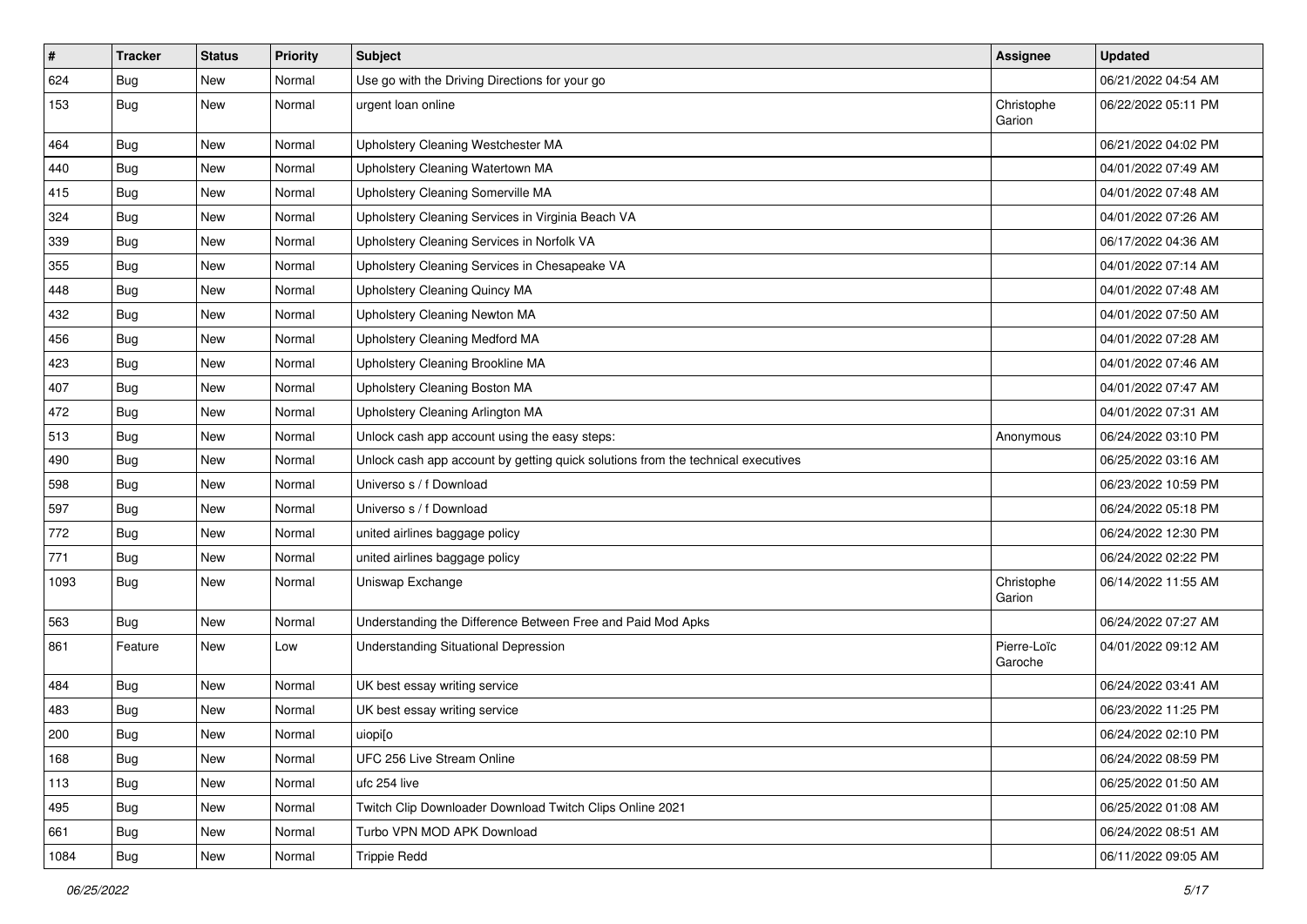| $\sharp$ | <b>Tracker</b> | <b>Status</b> | Priority | <b>Subject</b>                                                                                          | Assignee               | <b>Updated</b>      |
|----------|----------------|---------------|----------|---------------------------------------------------------------------------------------------------------|------------------------|---------------------|
| 131      | <b>Bug</b>     | New           | Normal   | triokids                                                                                                |                        | 04/01/2022 07:54 AM |
| 178      | <b>Bug</b>     | New           | Normal   | transparent lace wigs                                                                                   |                        | 06/24/2022 02:24 AM |
| 514      | Bug            | New           | Normal   | Trans-Caribbean                                                                                         |                        | 06/25/2022 05:22 AM |
| 909      | <b>Bug</b>     | New           | Normal   | <b>Toca Life World APK</b>                                                                              |                        | 04/06/2022 04:52 AM |
| 908      | Bug            | New           | Normal   | <b>Toca Life World APK</b>                                                                              |                        | 04/06/2022 03:18 AM |
| 844      | <b>Bug</b>     | New           | Normal   | To know Chime Routing Number call on the helpline number                                                |                        | 04/01/2022 08:58 AM |
| 837      | Bug            | New           | Normal   | To Create An Instagram Story                                                                            | Pierre-Loïc<br>Garoche | 04/01/2022 08:58 AM |
| 1114     | Bug            | New           | Normal   | To control the car, all you must do is click to go left or right and release the button to go straight. |                        | 06/20/2022 12:11 PM |
| 712      | Bug            | <b>New</b>    | Normal   | <b>Tips and Tricks</b>                                                                                  |                        | 06/24/2022 04:19 PM |
| 321      | Bug            | New           | Normal   | Tile & Grout Cleaning Services in Virginia Beach VA                                                     |                        | 06/21/2022 03:04 AM |
| 336      | <b>Bug</b>     | New           | Normal   | Tile & Grout Cleaning Services in Norfolk VA                                                            |                        | 06/25/2022 02:30 AM |
| 352      | Bug            | New           | Normal   | Tile & Grout Cleaning Services in Chesapeake VA                                                         |                        | 06/24/2022 08:14 AM |
| 945      | <b>Bug</b>     | New           | Normal   | TikTok 18 Mod Apk For Your Android                                                                      |                        | 04/13/2022 09:32 AM |
| 529      | <b>Bug</b>     | New           | Normal   | Thop TV APK - Free Download for Android                                                                 |                        | 06/25/2022 04:37 AM |
| 642      | <b>Bug</b>     | New           | Normal   | thong tin thoi tiet ngay hom nay                                                                        |                        | 06/24/2022 04:48 PM |
| 645      | <b>Bug</b>     | New           | Normal   | thong tin chinh xac nhat hom nay                                                                        |                        | 06/25/2022 04:16 AM |
| 639      | Bug            | New           | Normal   | thong tin chinh xac                                                                                     |                        | 06/24/2022 02:43 PM |
| 743      | <b>Bug</b>     | New           | Normal   | They promote 'pixel art' contests and a 'game jam' related to the work and figure of Carlos Casares     |                        | 04/15/2022 09:12 PM |
| 1065     | Bug            | New           | Normal   | The top foreign language training game in 2022                                                          |                        | 06/07/2022 04:05 AM |
| 891      | Bug            | New           | Normal   | The most interesting game today, have you tried it?                                                     |                        | 04/01/2022 09:17 AM |
| 512      | <b>Bug</b>     | New           | Normal   | The Importance Of Using Custom Writing Services                                                         |                        | 06/24/2022 09:26 AM |
| 672      | Bug            | New           | Normal   | The easiest way to delete ringtones on iPhone                                                           |                        | 06/23/2022 05:06 PM |
| 1033     | <b>Bug</b>     | New           | Normal   | The best slope 2 online games to play right now                                                         |                        | 05/17/2022 10:55 AM |
| 723      | <b>Bug</b>     | New           | High     | The best horror game in 2021                                                                            | Christophe<br>Garion   | 06/23/2022 07:13 PM |
| 674      | <b>Bug</b>     | New           | Normal   | The best game in 2021                                                                                   | Pierre-Loïc<br>Garoche | 06/24/2022 10:05 PM |
| 1028     | Bug            | New           | Normal   | The Best Free Online Game to Play with Friends                                                          |                        | 05/16/2022 05:00 AM |
| 625      | Bug            | New           | Normal   | The best free online driving directions tool                                                            |                        | 04/01/2022 09:28 AM |
| 930      | <b>Bug</b>     | New           | Normal   | The best free games online                                                                              |                        | 04/12/2022 09:05 AM |
| 932      | <b>Bug</b>     | New           | Normal   | The best epic, long-playing PC games will consume days of your life.                                    |                        | 05/15/2022 07:44 PM |
| 749      | Bug            | New           | Normal   | The Best Bubble Shooter Game for Android                                                                |                        | 04/01/2022 09:02 AM |
| 221      | Bug            | New           | Normal   | The Best APk                                                                                            |                        | 04/01/2022 08:49 AM |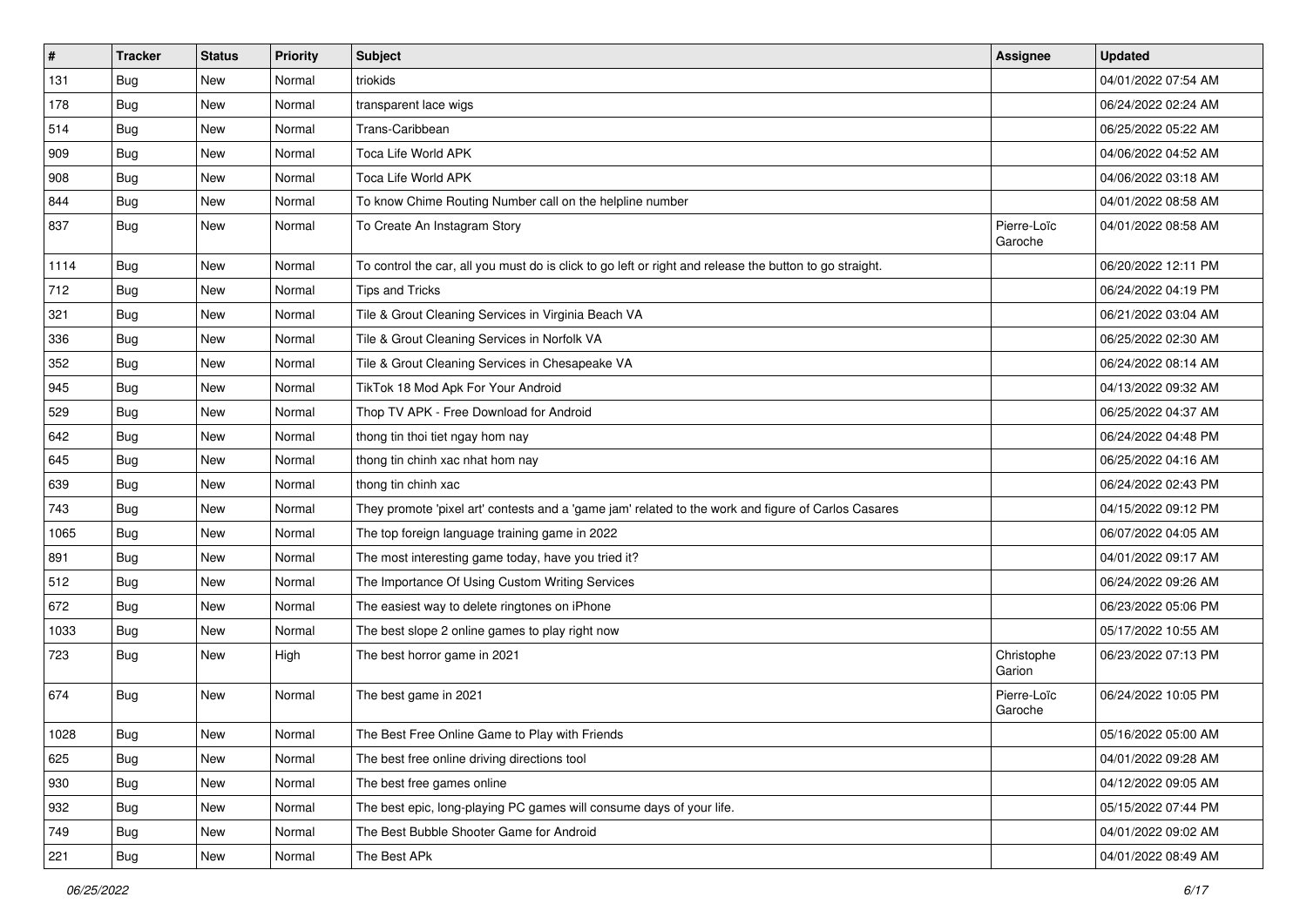| $\pmb{\#}$ | <b>Tracker</b> | <b>Status</b> | <b>Priority</b> | Subject                                                            | <b>Assignee</b>        | <b>Updated</b>      |
|------------|----------------|---------------|-----------------|--------------------------------------------------------------------|------------------------|---------------------|
| 246        | <b>Bug</b>     | New           | Normal          | The Beast App                                                      |                        | 06/25/2022 12:34 AM |
| 970        | <b>Bug</b>     | New           | Normal          | The Amount Of Time Does Cash App Direct Deposit Time Take?         |                        | 04/23/2022 08:33 AM |
| 1040       | Bug            | New           | Normal          | thabet                                                             |                        | 05/19/2022 08:05 PM |
| 482        | <b>Bug</b>     | New           | Normal          | <b>Text Window</b>                                                 |                        | 06/23/2022 03:41 PM |
| 498        | <b>Bug</b>     | New           | Normal          | Téléchargeur SoundCloud : SoundCloud en Mp3                        | Christophe<br>Garion   | 06/24/2022 05:32 AM |
| 961        | Bug            | New           | Normal          | TeaTv is an Android                                                |                        | 04/20/2022 11:01 AM |
| 644        | Bug            | New           | Normal          | <b>TeaTV App Review</b>                                            |                        | 06/24/2022 02:20 PM |
| 664        | Bug            | New           | Normal          | Tea TV Apk Download - The Best Way to Watch Movies Offline         |                        | 06/24/2022 08:01 PM |
| 691        | <b>Bug</b>     | New           | Normal          | tea garden dublin                                                  |                        | 04/01/2022 09:31 AM |
| 926        | Bug            | New           | Normal          | tavor 7                                                            |                        | 06/22/2022 05:08 PM |
| 925        | <b>Bug</b>     | New           | Normal          | tavor 7                                                            |                        | 06/15/2022 03:45 AM |
| 710        | <b>Bug</b>     | New           | Normal          | Take Necessary Assistance If You Are Unable Activate Cash App Card |                        | 06/24/2022 04:49 AM |
| 1070       | Feature        | New           | Normal          | <b>Tableau Consulting Expertise</b>                                |                        | 06/09/2022 11:50 AM |
| 1000       | Bug            | New           | Normal          | Super easy way to zoom photos and upload to Instagram              | Christophe<br>Garion   | 05/07/2022 11:06 AM |
| 1120       | <b>Bug</b>     | New           | Normal          | Summary of 5 best coloring apps on phones                          |                        | 06/21/2022 10:24 AM |
| 1011       | Bug            | New           | Normal          | Summary of 10 best coloring apps on phones                         |                        | 05/11/2022 10:58 AM |
| 140        | <b>Bug</b>     | New           | Normal          | sugarbalanceusa                                                    |                        | 06/24/2022 01:40 PM |
| 126        | Feature        | New           | Normal          | Stussy Air Force 1 replica                                         |                        | 06/24/2022 11:53 AM |
| 558        | Feature        | New           | Normal          | <b>Stunning Classic Sofas</b>                                      |                        | 06/24/2022 07:01 AM |
| 967        | Feature        | New           | Normal          | stream live nfl games free online                                  |                        | 04/28/2022 03:13 AM |
| 319        | <b>Bug</b>     | New           | Normal          | Steam Cleaning Services in Virginia Beach VA                       |                        | 04/01/2022 07:27 AM |
| 334        | <b>Bug</b>     | New           | Normal          | Steam Cleaning Services in Norfolk VA                              |                        | 04/01/2022 07:25 AM |
| 349        | <b>Bug</b>     | New           | Normal          | Steam Cleaning Services in Chesapeake VA                           |                        | 04/01/2022 07:14 AM |
| 309        | Bug            | New           | Normal          | Stain Removal Services in Virginia Beach VA                        |                        | 04/01/2022 07:19 AM |
| 327        | <b>Bug</b>     | New           | Normal          | Stain Removal Services in Norfolk VA                               |                        | 04/01/2022 07:26 AM |
| 342        | <b>Bug</b>     | New           | Normal          | Stain Removal Services in Chesapeake VA                            |                        | 04/01/2022 07:22 AM |
| 312        | <b>Bug</b>     | New           | Normal          | Stain Protection Services in Virginia Beach VA                     |                        | 06/23/2022 09:25 PM |
| 330        | Bug            | New           | Normal          | Stain Protection Services in Norfolk VA                            |                        | 04/01/2022 07:26 AM |
| 345        | <b>Bug</b>     | New           | Normal          | Stain Protection Services in Chesapeake VA                         |                        | 06/25/2022 06:03 AM |
| 814        | <b>Bug</b>     | New           | Normal          | Stage Fright Cure                                                  | Pierre-Loïc<br>Garoche | 06/24/2022 02:07 PM |
| 773        | <b>Bug</b>     | New           | Normal          | Spades - Play online free                                          |                        | 06/25/2022 02:00 AM |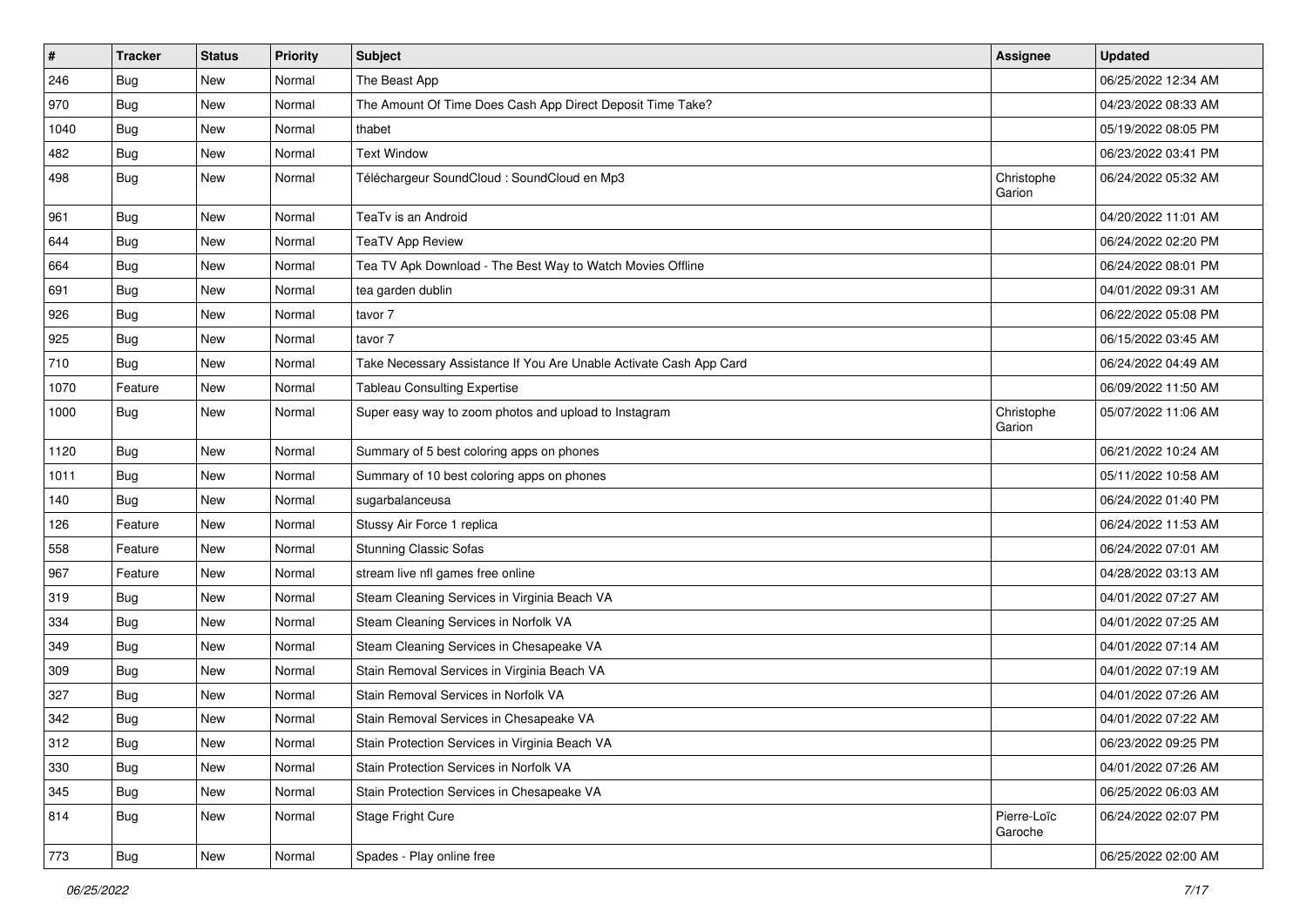| #    | <b>Tracker</b> | <b>Status</b> | Priority | <b>Subject</b>                                                                       | Assignee               | <b>Updated</b>      |
|------|----------------|---------------|----------|--------------------------------------------------------------------------------------|------------------------|---------------------|
| 526  | <b>Bug</b>     | New           | Normal   | Soundcloud to mp3 converter - Download Soundcloud songs                              |                        | 06/24/2022 12:51 AM |
| 869  | <b>Bug</b>     | New           | Normal   | Sonnerie Post Malone 2022                                                            |                        | 04/13/2022 11:05 AM |
| 141  | Feature        | New           | Normal   | Something about jerry curly                                                          |                        | 06/25/2022 12:00 AM |
| 718  | <b>Bug</b>     | New           | High     | Solve Complex Accounting Assignments                                                 | Hamza<br>Bourbouh      | 06/24/2022 10:12 AM |
| 222  | <b>Bug</b>     | New           | Normal   | Social Profile links                                                                 |                        | 06/24/2022 02:53 AM |
| 1048 | <b>Bug</b>     | New           | Normal   | So zeigen Sie ein Instagram-Profilbild an und vergrößern es                          |                        | 05/25/2022 06:56 AM |
| 992  | Bug            | New           | Normal   | So vergrößern Sie Ihr Instagram-Profilbild                                           |                        | 05/04/2022 08:46 AM |
| 576  | Bug            | New           | Normal   | So laden Sie ein Instagram-Bild herunter                                             |                        | 06/23/2022 09:23 AM |
| 1018 | <b>Bug</b>     | New           | Normal   | So erhalten Sie ein kostenloses Hörbuch                                              |                        | 06/24/2022 07:09 AM |
| 136  | Bug            | New           | Normal   | snappow                                                                              |                        | 06/24/2022 11:40 AM |
| 809  | Bug            | New           | Normal   | Smash Karts - immerse yourself in the exciting race                                  |                        | 06/24/2022 11:37 PM |
| 897  | <b>Bug</b>     | New           | Normal   | Slot Pulsa Pragmatic Play                                                            | Xavier Thirioux        | 04/01/2022 12:08 PM |
| 63   | Feature        | New           | Normal   | Skip normalization step in mutation generation if it possible                        | Pierre-Loïc<br>Garoche | 06/24/2022 05:53 AM |
| 1110 | <b>Bug</b>     | <b>New</b>    | Normal   | Six Guns Mod Apk Answers Your Questions                                              | Pierre-Loïc<br>Garoche | 06/20/2022 04:42 AM |
| 1108 | <b>Bug</b>     | <b>New</b>    | Normal   | Six Guns Mod Apk Answers Your Questions                                              |                        | 06/20/2022 04:37 AM |
| 1109 | Feature        | New           | Normal   | Six Guns Mod Apk Answers Your Questions                                              | Christophe<br>Garion   | 06/20/2022 04:39 AM |
| 931  | Feature        | New           | High     | Situs Judi Slot Online apel888                                                       | Pierre-Loïc<br>Garoche | 05/06/2022 04:56 PM |
| 808  | <b>Bug</b>     | New           | Normal   | Sinnvolle Guten-Morgen-Grüße                                                         |                        | 06/23/2022 07:27 PM |
| 567  | Bug            | New           | Normal   | Singapore assignment help                                                            |                        | 06/25/2022 06:18 AM |
| 72   | <b>Bug</b>     | New           | Normal   | Simulinkd does not match Lustre using EMF backend when using nested Merge expression | Pierre-Loïc<br>Garoche | 04/01/2022 08:06 AM |
| 500  | Bug            | New           | Normal   | Simply contact the technical team, to find the solution to cash app refund problems. | Pierre-Loïc<br>Garoche | 06/24/2022 11:13 PM |
| 898  | <b>Bug</b>     | New           | Normal   | Shadow Fight 2 Mod APK                                                               |                        | 04/02/2022 09:17 AM |
| 652  | <b>Bug</b>     | New           | Normal   | Sesame Health Benefits                                                               |                        | 06/21/2022 06:52 AM |
| 1055 | <b>Bug</b>     | New           | Normal   | seo apk                                                                              | Pierre-Loïc<br>Garoche | 05/27/2022 06:23 AM |
| 197  | Bug            | New           | Normal   | SBL JABORANDI PLUS HAIR OIL - COMPLETE SCALP CARE (100ML)                            |                        | 06/25/2022 12:43 AM |
| 199  | Bug            | New           | Normal   | SBL CLEARSTONE DROPS (30ML)                                                          |                        | 04/01/2022 08:23 AM |
| 252  | Bug            | New           | Normal   | Samsung U600 - Is Essential Business And Personal Phone                              |                        | 04/04/2022 04:45 AM |
| 791  | <b>Bug</b>     | New           | Normal   | Samsnung TV Plus is not working                                                      |                        | 04/01/2022 09:03 AM |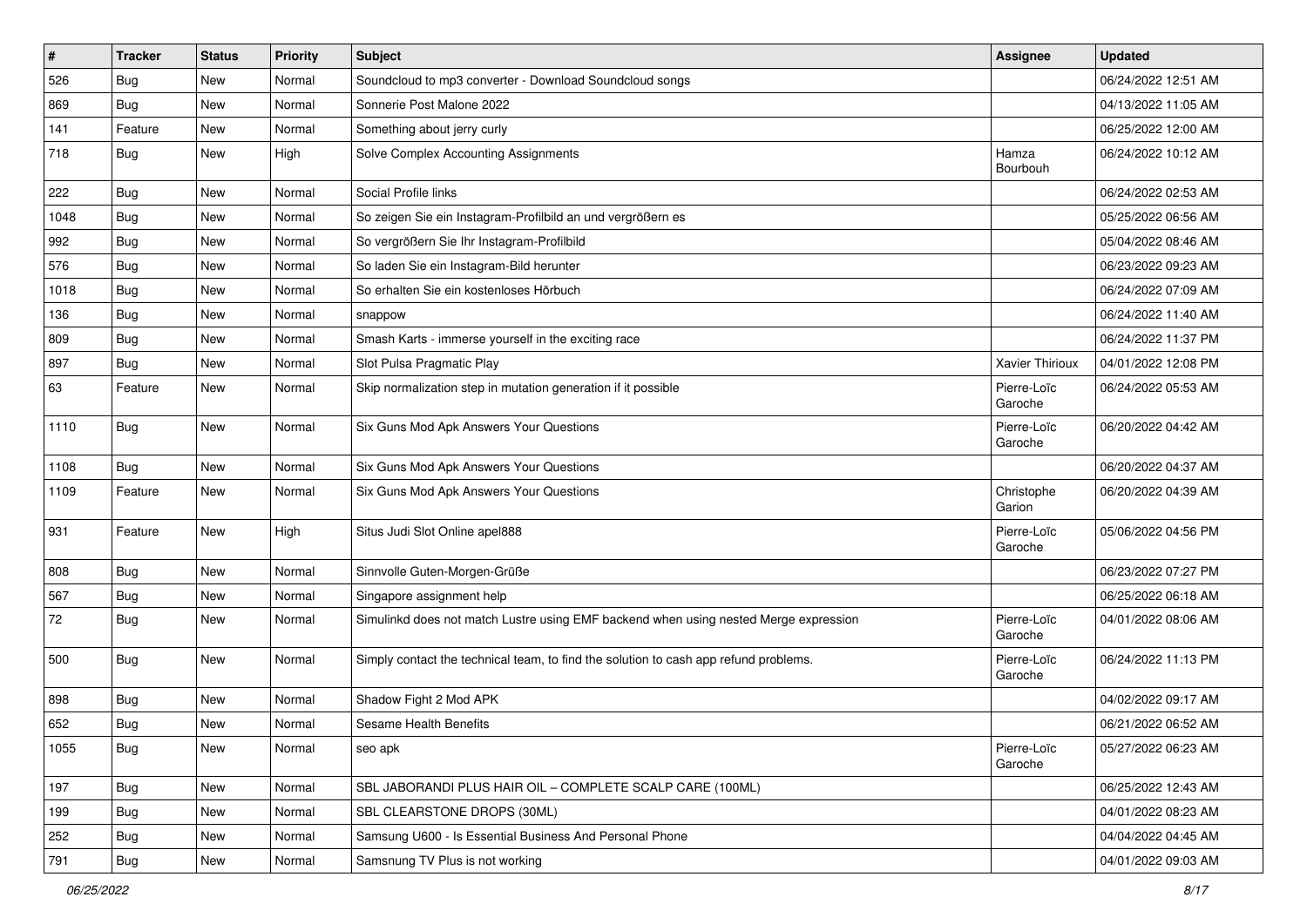| $\sharp$ | <b>Tracker</b> | <b>Status</b> | <b>Priority</b> | <b>Subject</b>                                                      | <b>Assignee</b> | <b>Updated</b>      |
|----------|----------------|---------------|-----------------|---------------------------------------------------------------------|-----------------|---------------------|
| 902      | Feature        | New           | Normal          | salo717                                                             |                 | 05/18/2022 10:35 AM |
| 651      | <b>Bug</b>     | New           | Normal          | Salmon Health Benefits                                              |                 | 06/23/2022 01:33 PM |
| 794      | Feature        | New           | Normal          | Safe place to buy fifa coins                                        |                 | 06/25/2022 12:53 AM |
| 638      | <b>Bug</b>     | New           | Normal          | Run 3 game                                                          |                 | 06/23/2022 08:09 PM |
| 322      | Bug            | New           | Normal          | Rug Cleaning Services in Virginia Beach VA                          |                 | 04/01/2022 07:26 AM |
| 337      | <b>Bug</b>     | New           | Normal          | Rug Cleaning Services in Norfolk VA                                 |                 | 04/01/2022 07:23 AM |
| 353      | <b>Bug</b>     | New           | Normal          | Rug Cleaning Services in Chesapeake VA                              |                 | 04/01/2022 07:14 AM |
| 160      | <b>Bug</b>     | New           | Normal          | rtyuiv wbhyu                                                        |                 | 04/01/2022 07:56 AM |
| 261      | <b>Bug</b>     | New           | Normal          | Ringtone Downloads - Easy Ways Come Up With Your Own Ringtones      |                 | 06/25/2022 12:30 AM |
| 595      | Bug            | New           | Normal          | RFM Online - une révolution dans la gestion de l'identité numérique |                 | 06/23/2022 12:50 PM |
| 250      | <b>Bug</b>     | New           | Normal          | Reviews of phone ringtones                                          |                 | 06/23/2022 09:24 PM |
| 804      | <b>Bug</b>     | New           | Normal          | Review                                                              |                 | 06/24/2022 12:23 AM |
| 471      | <b>Bug</b>     | New           | Normal          | Residential Floor Cleaning Westchester MA                           |                 | 06/23/2022 07:55 AM |
| 447      | <b>Bug</b>     | New           | Normal          | Residential Floor Cleaning Watertown MA                             |                 | 04/01/2022 07:49 AM |
| 422      | <b>Bug</b>     | <b>New</b>    | Normal          | Residential Floor Cleaning Somerville MA                            |                 | 04/01/2022 07:46 AM |
| 455      | Bug            | New           | Normal          | Residential Floor Cleaning Quincy MA                                |                 | 04/01/2022 07:38 AM |
| 439      | <b>Bug</b>     | New           | Normal          | Residential Floor Cleaning Newton MA                                |                 | 04/01/2022 07:49 AM |
| 463      | Bug            | New           | Normal          | Residential Floor Cleaning Medford MA                               |                 | 04/01/2022 07:32 AM |
| 431      | Bug            | New           | Normal          | Residential Floor Cleaning Brookline MA                             |                 | 04/01/2022 07:50 AM |
| 414      | Bug            | <b>New</b>    | Normal          | Residential Floor Cleaning Boston MA                                |                 | 04/01/2022 07:46 AM |
| 1082     | <b>Bug</b>     | New           | Normal          | Reset chime bank password without phone number                      |                 | 06/15/2022 11:56 AM |
| 127      | Feature        | New           | Normal          | replica af1                                                         |                 | 04/01/2022 07:55 AM |
| 139      | Bug            | New           | Normal          | relseo                                                              |                 | 06/25/2022 12:40 AM |
| 695      | <b>Bug</b>     | New           | Normal          | Refer Listas IPTV Apk                                               |                 | 06/24/2022 03:46 AM |
| 875      | Bug            | New           | Normal          | Red ball game                                                       |                 | 04/01/2022 09:15 AM |
| 243      | Feature        | New           | Normal          | Reconstruir la pandilla de la mafia en Gangstar Vegas MOD APK       |                 | 06/22/2022 01:10 PM |
| 207      | Feature        | New           | Low             | real estate lead conversion                                         |                 | 06/17/2022 11:15 PM |
| 704      | Bug            | New           | Normal          | Reach support team of Chime Customer Service for instant help       |                 | 06/22/2022 07:36 AM |
| 917      | <b>Bug</b>     | New           | Normal          | Random Person Sent Me Money on Cash App-find solution?              |                 | 04/09/2022 12:32 PM |
| 552      | Feature        | New           | Normal          | Radio rfm and the benefits of radio rfm                             |                 | 06/24/2022 03:23 AM |
| 549      | Bug            | New           | Normal          | Radio Luisteren                                                     |                 | 06/24/2022 07:01 PM |
| 1096     | <b>Bug</b>     | New           | Normal          | Race and experience new life.                                       |                 | 06/15/2022 04:45 AM |
| 546      | Feature        | New           | Normal          | Quickbooks Error                                                    |                 | 06/24/2022 05:21 AM |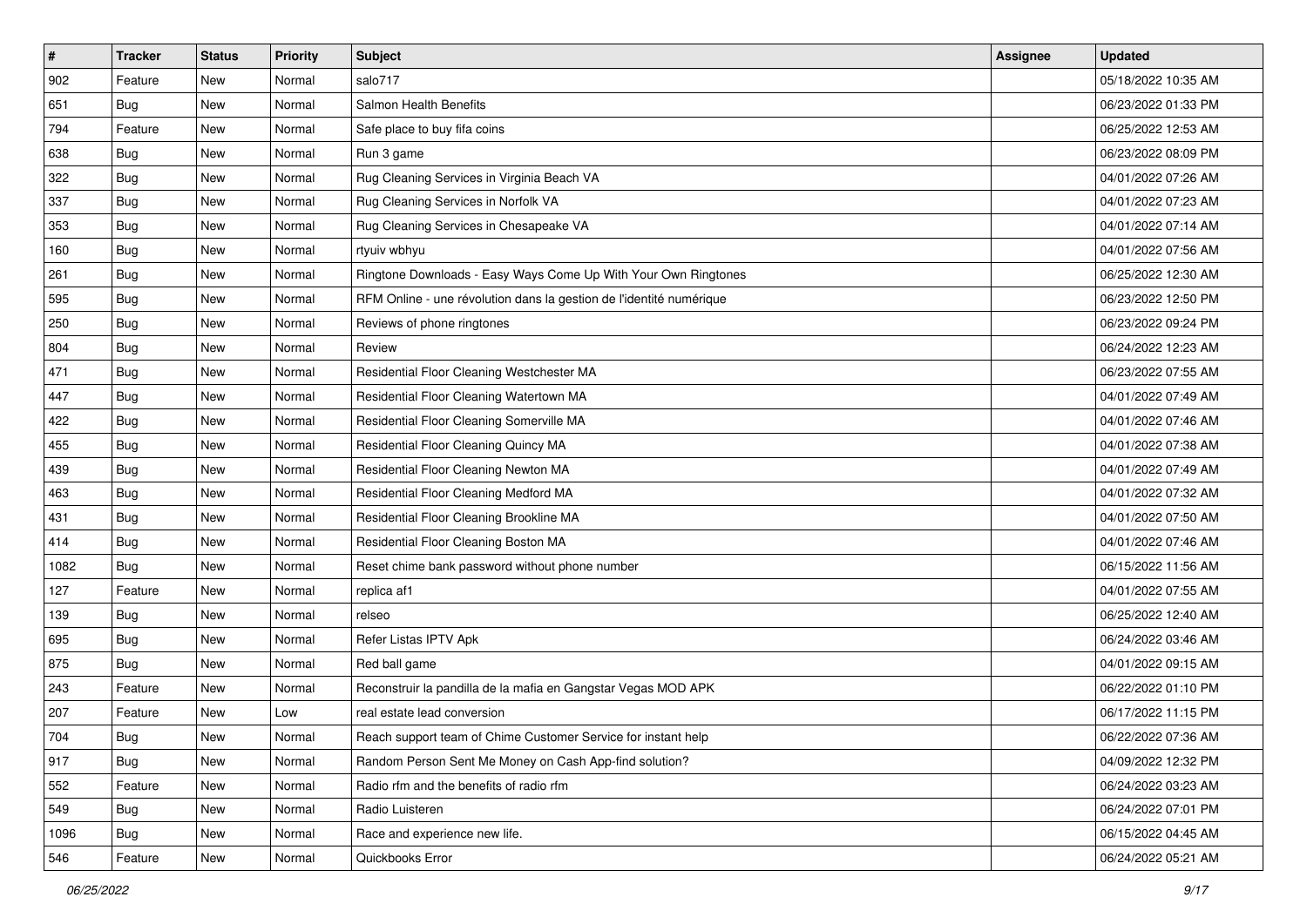| $\vert$ # | <b>Tracker</b> | <b>Status</b> | <b>Priority</b> | <b>Subject</b>                                                              | <b>Assignee</b>        | <b>Updated</b>      |
|-----------|----------------|---------------|-----------------|-----------------------------------------------------------------------------|------------------------|---------------------|
| 488       | <b>Bug</b>     | New           | Normal          | Quick solution to solve cash app dispute by the technical team              |                        | 06/25/2022 03:08 AM |
| 1023      | Bug            | New           | Normal          | Questions That Are Typically Asked About Trap The Cat                       |                        | 05/14/2022 03:51 AM |
| 244       | Bug            | New           | Normal          | Quels sont les avantages des stations de radio en ligne.                    |                        | 06/24/2022 05:37 PM |
| 715       | <b>Bug</b>     | New           | Normal          | Puppy Playtime Descargar gratis                                             |                        | 06/22/2022 01:40 AM |
| 850       | <b>Bug</b>     | New           | Normal          | Puppy Playtime APK Android                                                  |                        | 04/01/2022 09:14 AM |
| 797       | Bug            | New           | Normal          | Psychedelic                                                                 | Christophe<br>Garion   | 06/22/2022 02:02 AM |
| 73        | Bug            | New           | Urgent          | properties ID is not set in Json in EMF backend                             | Pierre-Loïc<br>Garoche | 04/01/2022 08:06 AM |
| 517       | <b>Bug</b>     | New           | Normal          | Proficient tips to take help of cash app support professionals:             |                        | 06/24/2022 02:37 PM |
| 152       | Bug            | New           | High            | professional bridal makeup artist                                           | Christophe<br>Garion   | 04/01/2022 08:01 AM |
| 211       | Bug            | New           | Normal          | Problem in Cash App rebate? Call Cash App customer service number for help. |                        | 06/25/2022 12:13 AM |
| 173       | Feature        | New           | Normal          | private limited company registration                                        |                        | 06/23/2022 06:29 PM |
| 1113      | <b>Bug</b>     | New           | Normal          | Press the button to control your car                                        |                        | 06/20/2022 12:09 PM |
| 603       | Bug            | New           | Normal          | Premiere gratuito da lista de IPTV                                          |                        | 06/24/2022 05:30 PM |
| 218       | <b>Bug</b>     | New           | Normal          | Popular Educational trends                                                  |                        | 06/24/2022 05:05 PM |
| 872       | <b>Bug</b>     | New           | Normal          | Poppy Playtime Horror Game Free                                             |                        | 04/01/2022 09:11 AM |
| 830       | Bug            | New           | Normal          | Poppy Playtime APK                                                          |                        | 04/01/2022 08:59 AM |
| 860       | <b>Bug</b>     | New           | Normal          | pokemon guide                                                               | Pierre-Loïc<br>Garoche | 06/18/2022 08:18 PM |
| 766       | Bug            | New           | Normal          | Pobreflix Mod APK Review                                                    |                        | 06/23/2022 01:39 AM |
| 648       | Feature        | New           | Normal          | <b>Plum Health Benefits</b>                                                 |                        | 06/23/2022 01:47 PM |
| 606       | Feature        | New           | Normal          | Play unblocked cookie crush 3                                               | Pierre-Loïc<br>Garoche | 06/22/2022 04:12 AM |
| 600       | Bug            | New           | Normal          | Play Store Pro                                                              |                        | 06/24/2022 03:39 AM |
| 816       | <b>Bug</b>     | New           | Normal          | Play Scribble io fun with everyone                                          |                        | 06/23/2022 10:52 AM |
| 640       | <b>Bug</b>     | New           | Normal          | play game with me                                                           |                        | 06/24/2022 08:20 PM |
| 556       | <b>Bug</b>     | New           | Normal          | Play Game Mod Apk With Your Friends                                         |                        | 06/23/2022 09:56 PM |
| 752       | Bug            | New           | Normal          | Plagerism checker                                                           |                        | 04/01/2022 09:03 AM |
| 744       | <b>Bug</b>     | New           | Normal          | <b>Pixel Survive</b>                                                        |                        | 04/01/2022 09:02 AM |
| 172       | Feature        | New           | Normal          | pgdm colleges in bangalore                                                  |                        | 06/23/2022 10:47 PM |
| 649       | Feature        | New           | Normal          | Pear Health Benefits                                                        |                        | 06/24/2022 09:49 PM |
| 654       | Feature        | New           | Normal          | Peach Health Benefits                                                       |                        | 06/23/2022 05:34 AM |
| 975       | Bug            | New           | Normal          | Payback 2 Mod APK                                                           |                        | 05/05/2022 10:56 AM |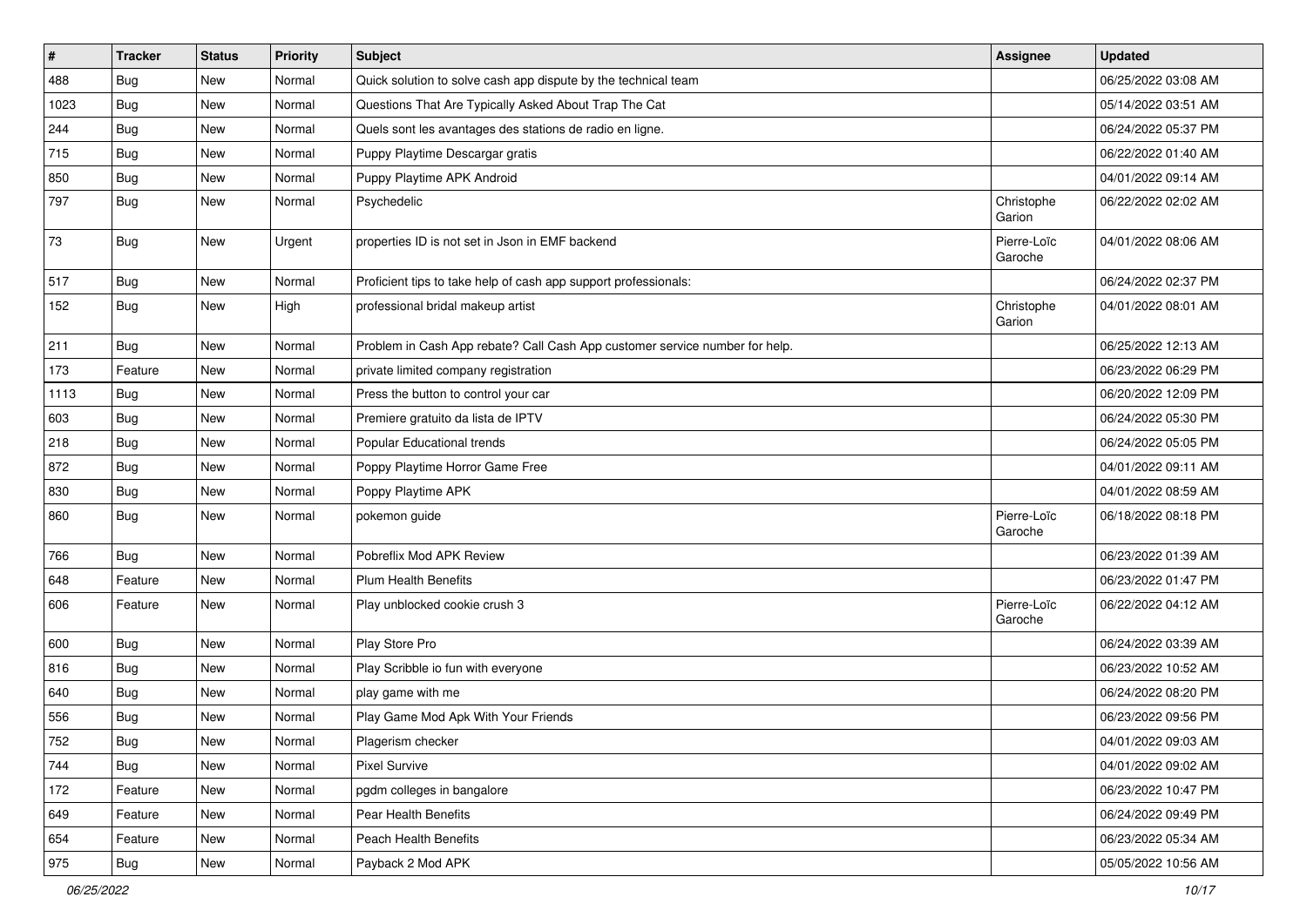| $\sharp$ | <b>Tracker</b> | <b>Status</b> | <b>Priority</b> | Subject                                                           | <b>Assignee</b>       | <b>Updated</b>      |
|----------|----------------|---------------|-----------------|-------------------------------------------------------------------|-----------------------|---------------------|
| 1090     | <b>Bug</b>     | New           | Normal          | Pay Someone To Do My Assignment                                   |                       | 06/11/2022 03:15 PM |
| 1089     | Bug            | <b>New</b>    | Normal          | Pay Someone To Do My Assignment                                   |                       | 06/15/2022 04:44 AM |
| 817      | Bug            | New           | Normal          | Pacman 30th Anniversary                                           |                       | 06/23/2022 04:51 AM |
| 280      | <b>Bug</b>     | <b>New</b>    | Normal          | Pacific Web Design                                                |                       | 06/25/2022 02:56 AM |
| 138      | Bug            | New           | Normal          | own-sweethome                                                     |                       | 06/23/2022 05:03 PM |
| 662      | <b>Bug</b>     | New           | Normal          | Oreo TV Download - The Easiest Way to Watch Live TV               |                       | 06/24/2022 05:18 PM |
| 643      | Bug            | <b>New</b>    | Normal          | Oreo TV Apk Download                                              |                       | 06/23/2022 12:30 PM |
| 858      | Bug            | New           | Normal          | opourid                                                           | Christophe<br>Garion  | 04/01/2022 09:13 AM |
| 1047     | <b>Bug</b>     | <b>New</b>    | Normal          | Opensea                                                           | Corentin<br>Lauverjat | 05/24/2022 02:32 PM |
| 753      | <b>Bug</b>     | <b>New</b>    | Normal          | onlineessaygrader                                                 |                       | 04/01/2022 09:01 AM |
| 619      | Bug            | <b>New</b>    | Normal          | Online Trusted Medicine Store in US for Health - Genericmedsupply |                       | 06/23/2022 09:19 PM |
| 609      | <b>Bug</b>     | New           | High            | Online Trusted Medicine Store in US for Health - Genericmedsupply |                       | 06/24/2022 01:44 AM |
| 740      | Feature        | New           | Normal          | Online Thesis Help USA                                            |                       | 06/21/2022 11:34 PM |
| 856      | <b>Bug</b>     | New           | Normal          | Online Classes Assistance Help For Student                        |                       | 04/01/2022 09:13 AM |
| 855      | <b>Bug</b>     | New           | Normal          | Online Classes Assistance Help For Student                        |                       | 04/01/2022 09:13 AM |
| 848      | Feature        | New           | Normal          | <b>Online Classes Assistance</b>                                  |                       | 04/01/2022 08:57 AM |
| 1056     | Feature        | New           | Normal          | <b>Online Class Issues</b>                                        |                       | 05/28/2022 12:44 AM |
| 681      | Feature        | New           | High            | Online Class                                                      |                       | 06/22/2022 01:12 PM |
| 659      | Bug            | New           | Normal          | Olive Oil Properties And Health Benefits                          |                       | 06/24/2022 08:09 AM |
| 364      | <b>Bug</b>     | New           | Normal          | Office Moving Services in Washington DC                           |                       | 04/01/2022 07:13 AM |
| 388      | <b>Bug</b>     | <b>New</b>    | Normal          | Office Moving Services in Sterling VA                             |                       | 04/01/2022 07:16 AM |
| 400      | <b>Bug</b>     | New           | Normal          | Office Moving Services in Potomac MD                              |                       | 06/22/2022 07:29 AM |
| 382      | <b>Bug</b>     | New           | Normal          | Office Moving Services in McLean VA                               |                       | 04/01/2022 07:17 AM |
| 406      | Bug            | <b>New</b>    | Normal          | Office Moving Services in Gaithersburg MD                         |                       | 04/01/2022 07:47 AM |
| 376      | <b>Bug</b>     | New           | Normal          | Office Moving Services in Fairfax VA                              |                       | 04/01/2022 07:17 AM |
| 358      | <b>Bug</b>     | <b>New</b>    | Normal          | Office Moving Services in Baltimore MD                            |                       | 04/01/2022 07:13 AM |
| 370      | Bug            | New           | Normal          | Office Moving Services in Arlington County VA                     |                       | 04/01/2022 07:16 AM |
| 394      | Bug            | New           | Normal          | Office Moving Services in Annapolis MD                            |                       | 04/01/2022 07:15 AM |
| 311      | Bug            | New           | Normal          | Odor Removal Services in Virginia Beach VA                        |                       | 04/01/2022 07:19 AM |
| 329      | <b>Bug</b>     | New           | Normal          | Odor Removal Services in Norfolk VA                               |                       | 04/01/2022 07:22 AM |
| 344      | <b>Bug</b>     | New           | Normal          | Odor Removal Services in Chesapeake VA                            |                       | 06/25/2022 12:42 AM |
| 777      | <b>Bug</b>     | New           | Normal          | Obtain driving instructions using Google Maps.                    |                       | 06/24/2022 07:31 AM |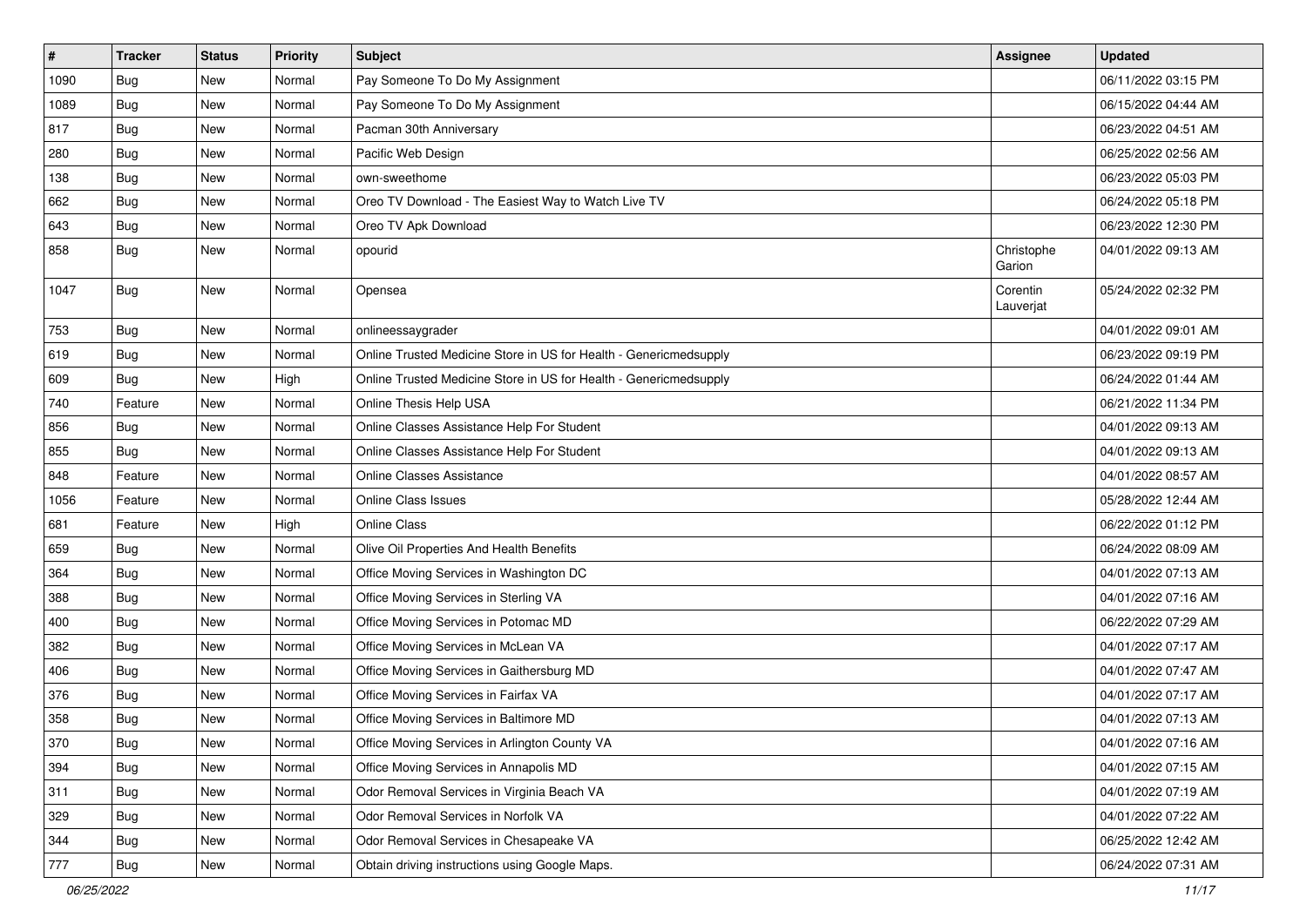| $\sharp$ | <b>Tracker</b> | <b>Status</b> | <b>Priority</b> | Subject                                                                                | <b>Assignee</b>        | <b>Updated</b>      |
|----------|----------------|---------------|-----------------|----------------------------------------------------------------------------------------|------------------------|---------------------|
| 183      | <b>Bug</b>     | New           | Normal          | Nursing Assignment Help Online                                                         |                        | 06/25/2022 04:17 AM |
| 1005     | <b>Bug</b>     | <b>New</b>    | High            | Nursing Assignment Help in UK                                                          |                        | 05/13/2022 05:33 PM |
| 669      | Feature        | New           | Normal          | Nursing Assignment Help                                                                |                        | 06/18/2022 02:12 AM |
| 828      | Bug            | New           | Normal          | Nursery management                                                                     |                        | 06/13/2022 08:55 AM |
| 481      | Bug            | <b>New</b>    | Normal          | Nur Online Shop                                                                        |                        | 06/24/2022 12:42 PM |
| 480      | <b>Bug</b>     | New           | Normal          | Nur Online Shop                                                                        |                        | 06/24/2022 10:07 PM |
| 866      | Feature        | New           | Normal          | Northern Ireland Dissertation Writing Service                                          | Pierre-Loïc<br>Garoche | 04/01/2022 09:12 AM |
| 862      | Bug            | New           | Normal          | none                                                                                   |                        | 04/01/2022 09:11 AM |
| 185      | <b>Bug</b>     | <b>New</b>    | Normal          | Non-Plagiarized Research Writing                                                       |                        | 06/24/2022 04:57 AM |
| 277      | Feature        | New           | Normal          | Nike Dunks Replica                                                                     |                        | 04/01/2022 08:19 AM |
| 276      | Feature        | New           | Normal          | Nike Dunks Replica                                                                     |                        | 04/01/2022 08:19 AM |
| 821      | <b>Bug</b>     | New           | Normal          | Nicoo - A Review of the Popular Battle Royale Game                                     |                        | 04/01/2022 08:56 AM |
| 115      | Bug            | New           | Normal          | NFL LIVE STREAM                                                                        |                        | 06/24/2022 03:52 PM |
| 1026     | <b>Bug</b>     | <b>New</b>    | Normal          | New Puzzle Game for All Age - Dordle                                                   |                        | 05/30/2022 06:26 AM |
| 572      | Feature        | New           | Normal          | New features of WhatsApp Plus on Android phones                                        | Pierre-Loïc<br>Garoche | 06/24/2022 12:59 PM |
| 204      | Feature        | New           | Normal          | New Car Tyres                                                                          |                        | 04/01/2022 08:40 AM |
| 209      | <b>Bug</b>     | New           | Normal          | Neglect to access old Cash App account considering message notice issue? Contact help. |                        | 06/24/2022 10:27 AM |
| 583      | <b>Bug</b>     | <b>New</b>    | High            | Need the Cash app customer service phone number?                                       |                        | 06/24/2022 06:25 AM |
| 894      | Feature        | New           | Normal          | Need phd dissertation help in UK                                                       |                        | 05/30/2022 12:29 PM |
| 550      | Bug            | New           | Normal          | Nederland FM - beste manieren om naar internationale radio op internet te luisteren    |                        | 06/23/2022 08:56 PM |
| 527      | Feature        | <b>New</b>    | Normal          | My Teachers                                                                            |                        | 06/24/2022 02:41 PM |
| 234      | <b>Bug</b>     | New           | Normal          | My Personal Experience With the College Writing Services                               |                        | 06/25/2022 04:59 AM |
| 532      | Bug            | New           | Normal          | My Assignment Help                                                                     |                        | 06/23/2022 12:53 PM |
| 790      | Bug            | <b>New</b>    | Normal          | My app                                                                                 |                        | 04/01/2022 09:03 AM |
| 990      | Bug            | New           | Normal          | Mushrooms                                                                              |                        | 05/03/2022 12:02 AM |
| 362      | <b>Bug</b>     | <b>New</b>    | Normal          | Moving Services in Washington DC                                                       |                        | 04/01/2022 07:13 AM |
| 386      | Bug            | New           | Normal          | Moving Services in Sterling VA                                                         |                        | 04/01/2022 07:16 AM |
| 398      | Bug            | New           | Normal          | Moving Services in Potomac MD                                                          |                        | 04/01/2022 07:32 AM |
| 380      | <b>Bug</b>     | New           | Normal          | Moving Services in McLean VA                                                           |                        | 06/25/2022 03:44 AM |
| 404      | <b>Bug</b>     | New           | Normal          | Moving Services in Gaithersburg MD                                                     |                        | 04/01/2022 07:47 AM |
| 374      | Bug            | New           | Normal          | Moving Services in Fairfax VA                                                          |                        | 04/01/2022 07:18 AM |
| 356      | Bug            | New           | Normal          | Moving Services in Baltimore MD                                                        |                        | 04/01/2022 07:13 AM |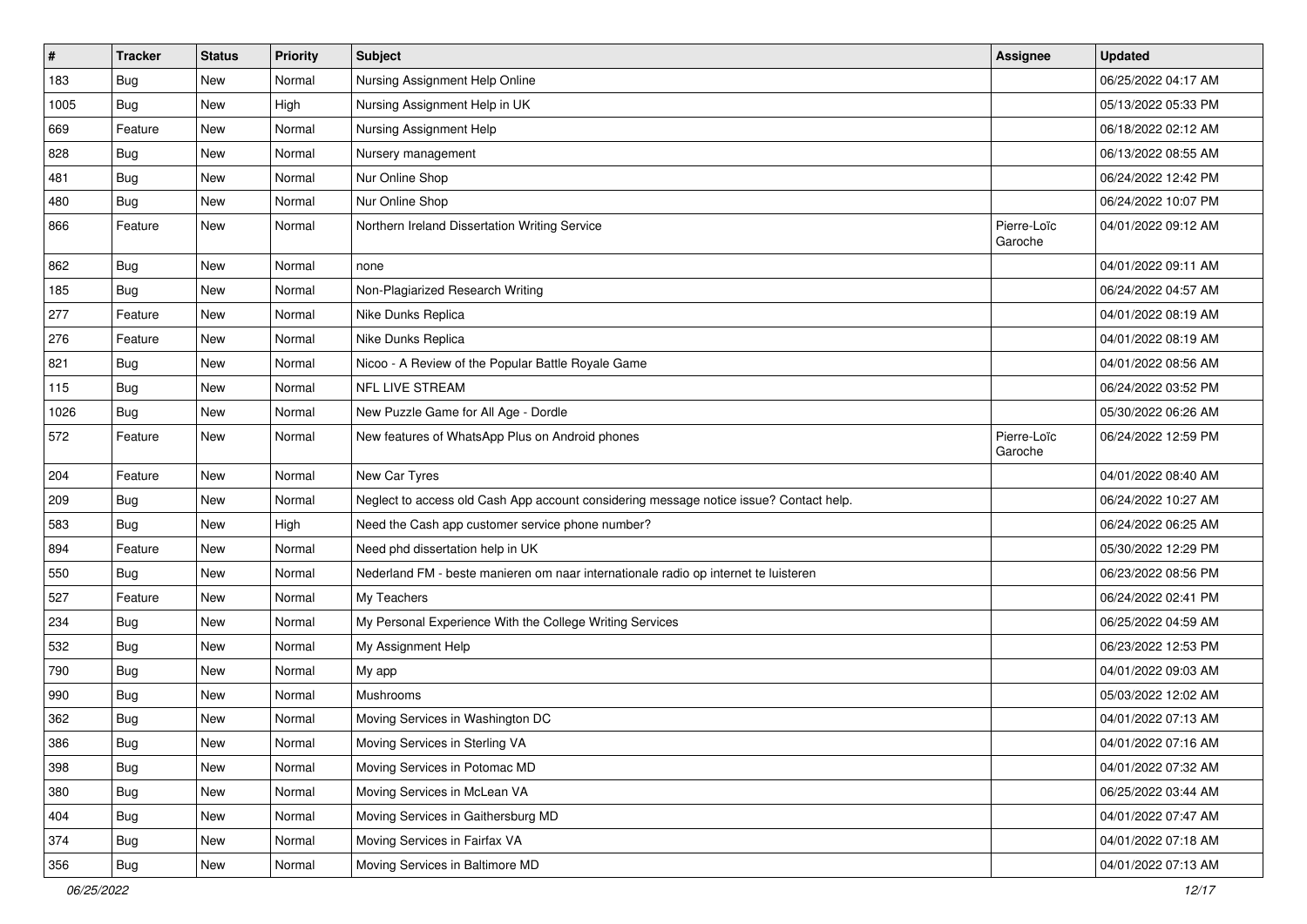| $\sharp$ | <b>Tracker</b> | <b>Status</b> | <b>Priority</b> | Subject                                                                                                                                                  | <b>Assignee</b>      | <b>Updated</b>      |
|----------|----------------|---------------|-----------------|----------------------------------------------------------------------------------------------------------------------------------------------------------|----------------------|---------------------|
| 368      | <b>Bug</b>     | New           | Normal          | Moving Services in Arlington County VA                                                                                                                   |                      | 04/01/2022 07:12 AM |
| 392      | <b>Bug</b>     | New           | Normal          | Moving Services in Annapolis MD                                                                                                                          |                      | 04/01/2022 07:16 AM |
| 935      | Bug            | New           | Normal          | MovieBox Pro Apk - Watch Movies and TV Shows on Your Android Phone                                                                                       |                      | 04/27/2022 05:56 PM |
| 934      | <b>Bug</b>     | New           | Normal          | MovieBox Pro Apk - Watch Movies and TV Shows on Your Android Phone                                                                                       |                      | 05/10/2022 11:01 AM |
| 318      | Bug            | New           | Normal          | Mold Removal Services in Virginia Beach VA                                                                                                               |                      | 04/01/2022 07:27 AM |
| 333      | <b>Bug</b>     | New           | Normal          | Mold Removal Services in Norfolk VA                                                                                                                      |                      | 06/25/2022 04:25 AM |
| 348      | Bug            | New           | Normal          | Mold Removal Services in Chesapeake VA                                                                                                                   |                      | 04/01/2022 07:14 AM |
| 248      | <b>Bug</b>     | New           | Normal          | Mobile ringtones and attractiveness ringtones                                                                                                            |                      | 06/25/2022 03:31 AM |
| 726      | <b>Bug</b>     | New           | Normal          | Mobile Application Development Services                                                                                                                  |                      | 06/25/2022 06:02 AM |
| 905      | Bug            | New           | Normal          | MINI MILITIA MOD APK                                                                                                                                     |                      | 05/19/2022 01:54 PM |
| 820      | <b>Bug</b>     | New           | Normal          | Metal Slug Apk para Android                                                                                                                              |                      | 06/25/2022 05:15 AM |
| 819      | Bug            | New           | Normal          | Metal Slug Apk para Android                                                                                                                              |                      | 04/01/2022 08:59 AM |
| 205      | Bug            | New           | Low             | Mens Designer Glasses                                                                                                                                    |                      | 06/25/2022 04:30 AM |
| 988      | <b>Bug</b>     | New           | Normal          | <b>Medicinal Mushrooms</b>                                                                                                                               |                      | 05/06/2022 06:06 AM |
| 987      | <b>Bug</b>     | <b>New</b>    | Normal          | <b>Medicinal Mushrooms</b>                                                                                                                               |                      | 05/02/2022 11:59 PM |
| 114      | Bug            | New           | Normal          | Medical Research Writing Services                                                                                                                        |                      | 06/23/2022 01:51 PM |
| 991      | <b>Bug</b>     | New           | Normal          | <b>MDMA MOLLY</b>                                                                                                                                        |                      | 05/03/2022 12:03 AM |
| 310      | Bug            | New           | Normal          | Mattress Cleaning Services in Virginia Beach VA                                                                                                          |                      | 04/01/2022 07:19 AM |
| 328      | <b>Bug</b>     | New           | Normal          | Mattress Cleaning Services in Norfolk VA                                                                                                                 |                      | 04/01/2022 07:26 AM |
| 343      | Bug            | <b>New</b>    | Normal          | Mattress Cleaning Services in Chesapeake VA                                                                                                              |                      | 04/01/2022 07:16 AM |
| 953      | <b>Bug</b>     | New           | Normal          | Manga Dogs - Read Your Favorite Comics on Your Smartphone                                                                                                |                      | 04/20/2022 05:25 AM |
| 288      | <b>Bug</b>     | New           | Normal          | Make shopping easier                                                                                                                                     |                      | 04/01/2022 07:56 AM |
| 287      | Bug            | New           | Normal          | Make shopping easier                                                                                                                                     |                      | 04/01/2022 08:41 AM |
| 870      | <b>Bug</b>     | New           | Normal          | Mahjong Solitaire                                                                                                                                        |                      | 04/01/2022 09:12 AM |
| 612      | Bug            | New           | Normal          | Luxury Slingshot Rental                                                                                                                                  |                      | 06/24/2022 09:09 AM |
| 1121     | <b>Bug</b>     | New           | Normal          | LustreC do not run                                                                                                                                       |                      | 06/22/2022 08:43 AM |
| 825      | <b>Bug</b>     | New           | Normal          | Lucky Patcher Download                                                                                                                                   |                      | 04/01/2022 08:59 AM |
| 665      | Feature        | New           | Normal          | Look for a dedicated help with finance assignment                                                                                                        |                      | 06/24/2022 12:47 PM |
| 1111     | Bug            | New           | Normal          | LOLBeans is a fun battle royale game where you race with other players while avoiding obstacles. Reach the end<br>of the course in competitive gameplay! |                      | 06/20/2022 06:39 AM |
| 270      | <b>Bug</b>     | New           | Normal          | Logo Mansion                                                                                                                                             | Christophe<br>Garion | 04/01/2022 08:20 AM |
| 677      | <b>Bug</b>     | New           | Normal          | Logo Design Services Near Me                                                                                                                             |                      | 06/24/2022 08:52 AM |
| 365      | Bug            | New           | Normal          | Local Moving Services in Washington DC                                                                                                                   |                      | 04/01/2022 07:12 AM |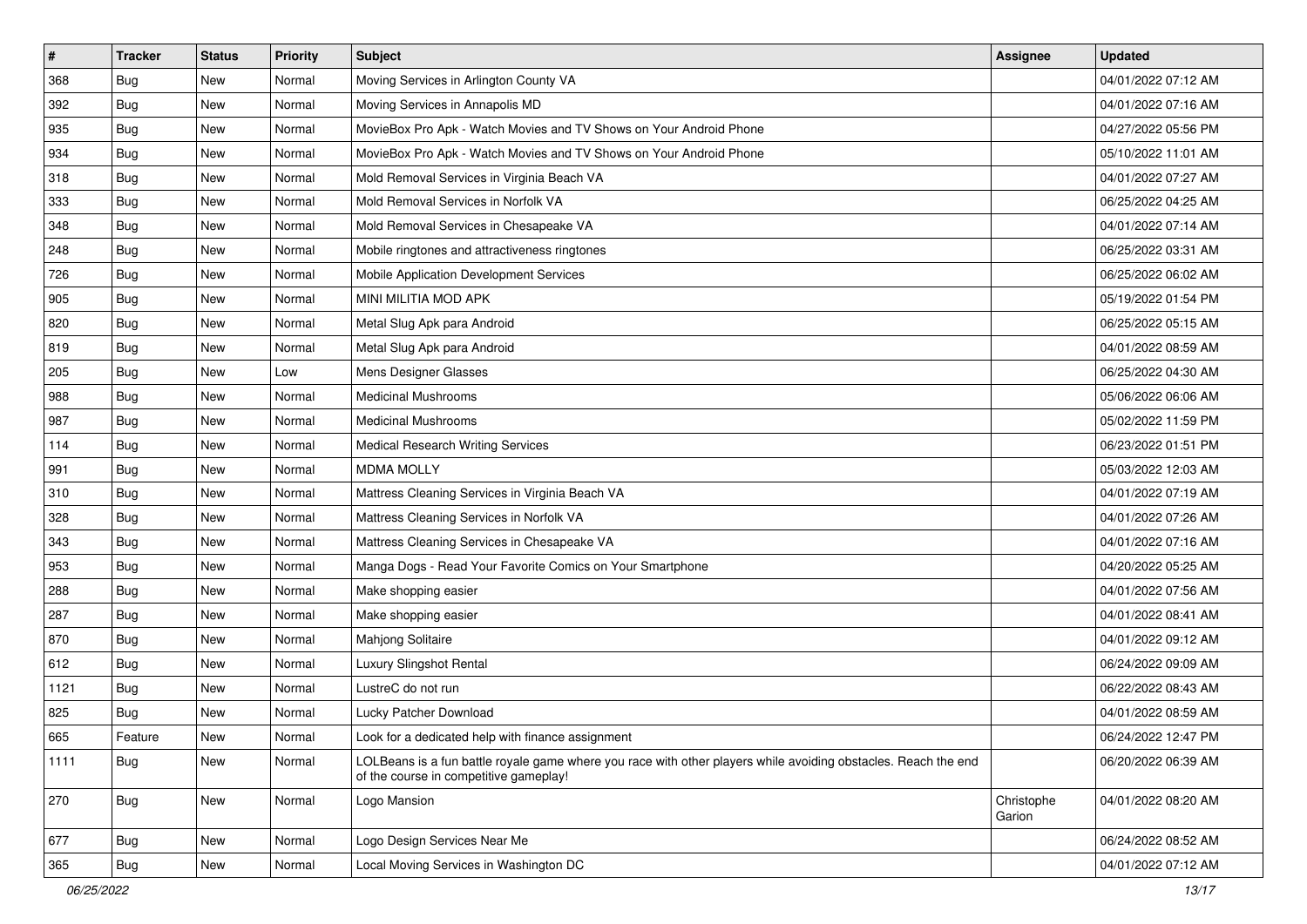| $\sharp$ | <b>Tracker</b> | <b>Status</b> | <b>Priority</b> | Subject                                                                                  | <b>Assignee</b>        | <b>Updated</b>      |
|----------|----------------|---------------|-----------------|------------------------------------------------------------------------------------------|------------------------|---------------------|
| 389      | <b>Bug</b>     | New           | Normal          | Local Moving Services in Sterling VA                                                     |                        | 04/01/2022 07:16 AM |
| 401      | <b>Bug</b>     | <b>New</b>    | Normal          | Local Moving Services in Potomac MD                                                      |                        | 04/01/2022 07:48 AM |
| 383      | <b>Bug</b>     | New           | Normal          | Local Moving Services in McLean VA                                                       |                        | 04/01/2022 07:17 AM |
| 377      | <b>Bug</b>     | New           | Normal          | Local Moving Services in Fairfax VA                                                      |                        | 04/01/2022 07:17 AM |
| 359      | <b>Bug</b>     | New           | Normal          | Local Moving Services in Baltimore MD                                                    |                        | 04/01/2022 07:15 AM |
| 371      | <b>Bug</b>     | New           | Normal          | Local Moving Services in Arlington County VA                                             |                        | 04/01/2022 07:13 AM |
| 395      | <b>Bug</b>     | <b>New</b>    | Normal          | Local Moving Services in Annapolis MD                                                    |                        | 04/01/2022 07:15 AM |
| 171      | Feature        | New           | Normal          | loan management system                                                                   |                        | 06/23/2022 04:41 PM |
| 623      | <b>Bug</b>     | New           | Normal          | Listen to online radio stations for mobile phones                                        |                        | 06/24/2022 08:21 PM |
| 479      | Bug            | New           | Normal          | Limousine Service Bellevue WA                                                            |                        | 06/24/2022 06:14 AM |
| 1098     | <b>Bug</b>     | New           | Normal          | Life of a Fisherman                                                                      |                        | 06/15/2022 08:10 AM |
| 502      | Bug            | New           | Normal          | Les instructions pour définir des sonneries pour iPhone sont simples et faciles à suivre |                        | 06/25/2022 12:35 AM |
| 1077     | <b>Bug</b>     | New           | Normal          | Les excellentes façons d'utiliser ces images                                             |                        | 06/25/2022 02:44 AM |
| 673      | <b>Bug</b>     | New           | Normal          | Learn the basics of pixel art - Clear grid                                               |                        | 06/24/2022 06:41 AM |
| 562      | <b>Bug</b>     | New           | Normal          | Learn Basic Mahjong Rules                                                                |                        | 06/23/2022 12:48 AM |
| 151      | Feature        | New           | Normal          | Law Essay Writing Service - Assignments Planet                                           |                        | 06/25/2022 12:29 AM |
| 739      | Bug            | New           | Normal          | law dissertation help                                                                    |                        | 04/01/2022 09:02 AM |
| 779      | Feature        | <b>New</b>    | Normal          | Latest Whatsapp groups for Teens                                                         | Pierre-Loïc<br>Garoche | 06/21/2022 01:33 AM |
| 904      | Feature        | <b>New</b>    | Normal          | Laora seeck                                                                              |                        | 04/20/2022 11:54 AM |
| 883      | <b>Bug</b>     | New           | Normal          | Langweilen Sie sich jemals bei der gleichen alten Schriftart auf Instagram?              |                        | 04/01/2022 09:16 AM |
| 851      | <b>Bug</b>     | New           | Normal          | Laden Sie den kostenlosen MP3-Klingelton für Ihr Mobiltelefon herunter                   |                        | 04/01/2022 09:14 AM |
| 194      | <b>Bug</b>     | New           | Normal          | lace closure wigs                                                                        |                        | 06/24/2022 10:09 PM |
| 716      | <b>Bug</b>     | New           | Normal          | La celebración de un BabyShower.                                                         |                        | 06/24/2022 02:09 AM |
| 962      | <b>Bug</b>     | New           | Normal          | Kostenlose Hörbücher                                                                     |                        | 05/20/2022 08:56 AM |
| 528      | <b>Bug</b>     | New           | Normal          | Korean Mag                                                                               |                        | 06/23/2022 10:09 PM |
| 534      | <b>Bug</b>     | New           | Normal          | Know how to initiate cash app refund by contacting the technical team                    | Pierre-Loïc<br>Garoche | 06/23/2022 08:53 AM |
| 663      | Bug            | New           | Normal          | Know how the Cash app twitches words in a detailed way.                                  | Pierre-Loïc<br>Garoche | 05/22/2022 05:44 PM |
| 1119     | <b>Bug</b>     | New           | Normal          | Klondike Solitaire                                                                       |                        | 06/21/2022 08:25 AM |
| 1016     | <b>Bug</b>     | New           | Normal          | Klondike Solitaire                                                                       |                        | 05/12/2022 09:03 AM |
| 873      | <b>Bug</b>     | New           | Normal          | Klingeltöne mp3                                                                          |                        | 04/13/2022 11:03 AM |
| 893      | <b>Bug</b>     | New           | Normal          | klingeltone                                                                              |                        | 04/13/2022 11:06 AM |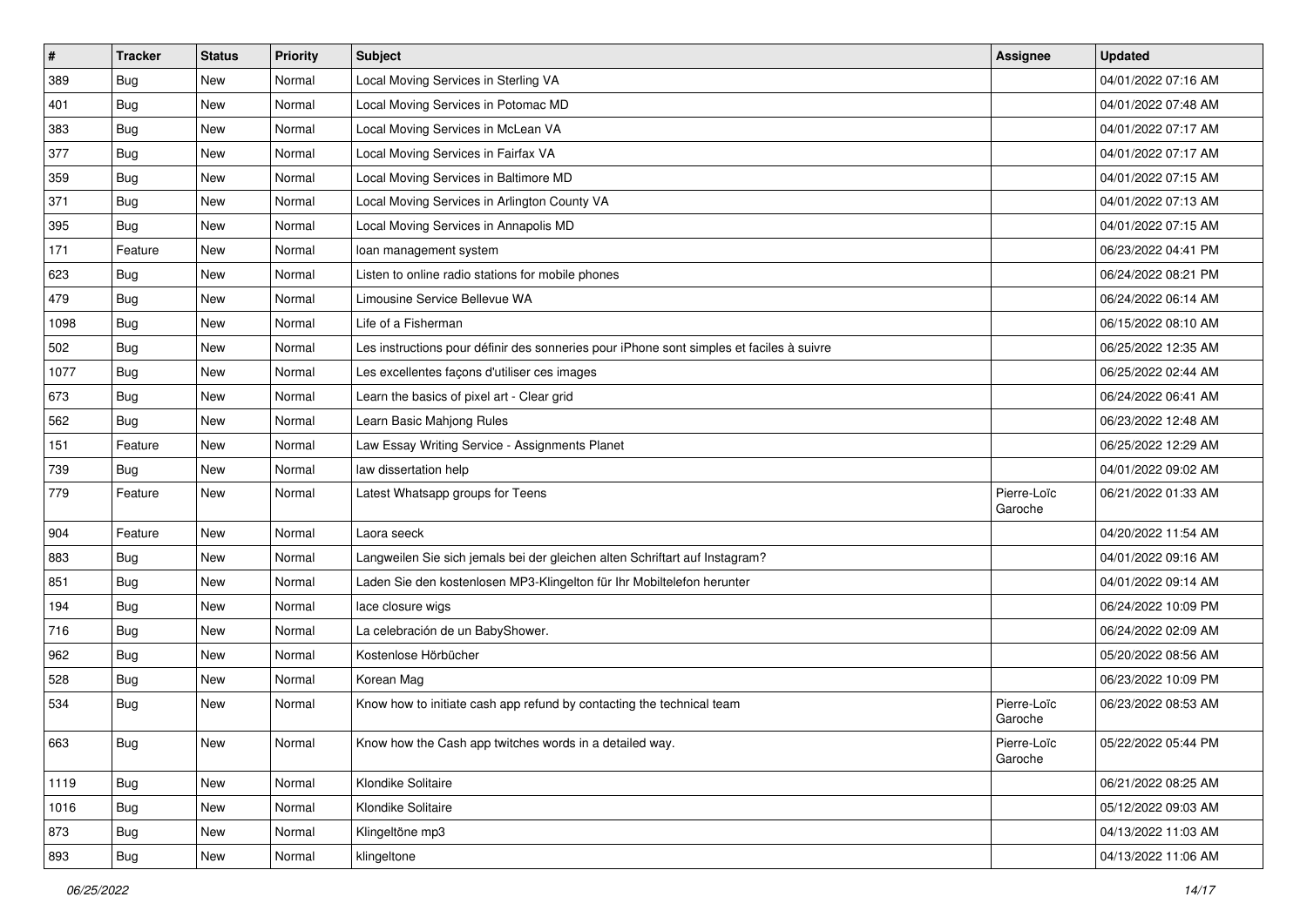| $\vert$ # | <b>Tracker</b> | <b>Status</b> | <b>Priority</b> | Subject                                                                                                      | <b>Assignee</b>        | <b>Updated</b>      |
|-----------|----------------|---------------|-----------------|--------------------------------------------------------------------------------------------------------------|------------------------|---------------------|
| 119       | <b>Bug</b>     | New           | Normal          | klhjigyu                                                                                                     |                        | 06/25/2022 12:59 AM |
| 656       | <b>Bug</b>     | New           | Normal          | Kiwi Nutrition Facts And Health Benefits                                                                     |                        | 06/23/2022 05:18 PM |
| 566       | <b>Bug</b>     | New           | Normal          | Kinemaster Pro Download - los App Review                                                                     |                        | 04/01/2022 09:27 AM |
| 88        | <b>Bug</b>     | New           | Normal          | kind2 output: When for node arguments                                                                        | Pierre-Loïc<br>Garoche | 06/24/2022 08:12 PM |
| 596       | <b>Bug</b>     | New           | Normal          | <b>Kids Games</b>                                                                                            |                        | 04/01/2022 09:18 AM |
| 304       | <b>Bug</b>     | New           | Normal          | Keyless Entry Services in Norcross GA                                                                        |                        | 04/01/2022 07:19 AM |
| 805       | Bug            | New           | Normal          | Ketamine Online Store                                                                                        | Christophe<br>Garion   | 06/23/2022 06:44 PM |
| 803       | Feature        | New           | High            | Ketamine Online Store                                                                                        | Pierre-Loïc<br>Garoche | 06/24/2022 01:24 PM |
| 367       | <b>Bug</b>     | New           | Normal          | Junk Removal Services in Washington DC                                                                       |                        | 04/01/2022 07:12 AM |
| 391       | Bug            | New           | Normal          | Junk Removal Services in Sterling VA                                                                         |                        | 04/01/2022 07:16 AM |
| 403       | <b>Bug</b>     | New           | Normal          | Junk Removal Services in Potomac MD                                                                          |                        | 04/01/2022 07:47 AM |
| 385       | <b>Bug</b>     | New           | Normal          | Junk Removal Services in McLean VA                                                                           |                        | 04/01/2022 07:15 AM |
| 379       | <b>Bug</b>     | New           | Normal          | Junk Removal Services in Fairfax VA                                                                          |                        | 04/01/2022 07:17 AM |
| 361       | Bug            | New           | Normal          | Junk Removal Services in Baltimore MD                                                                        |                        | 04/01/2022 07:13 AM |
| 373       | Bug            | New           | Normal          | Junk Removal Services in Arlington County VA                                                                 |                        | 04/01/2022 07:18 AM |
| 397       | Bug            | New           | Normal          | Junk Removal Services in Annapolis MD                                                                        |                        | 04/01/2022 07:15 AM |
| 653       | <b>Bug</b>     | <b>New</b>    | Normal          | Jujube (Jinjoles): Properties And Health Benefits                                                            |                        | 06/23/2022 10:41 PM |
| 240       | Feature        | New           | Normal          | Juego interesante de Dragon Ball Legends MOD APK                                                             |                        | 06/25/2022 12:21 AM |
| 670       | <b>Bug</b>     | New           | Normal          | JTWhatsApp Apk - The New and Improved WhatsApp                                                               |                        | 06/17/2022 04:36 PM |
| 842       | <b>Bug</b>     | New           | Normal          | Join the fun game                                                                                            |                        | 04/01/2022 08:58 AM |
| 163       | <b>Bug</b>     | New           | Normal          | jknjopl[                                                                                                     |                        | 04/01/2022 07:58 AM |
| 262       | <b>Bug</b>     | New           | Normal          | It this true to dealing Wuth                                                                                 |                        | 06/22/2022 04:07 AM |
| 1049      | Feature        | New           | Normal          | IT Software Company In Delhi                                                                                 |                        | 05/27/2022 05:24 AM |
| 210       | Bug            | New           | Normal          | Issue with check symbol in Cash App? Dial assist number with calling Cash App customer service phone number. |                        | 06/24/2022 10:52 PM |
| 269       | <b>Bug</b>     | New           | Normal          | Is there such a site for app design?                                                                         | Anonymous              | 06/24/2022 09:59 PM |
| 999       | Bug            | New           | Normal          | Is there a way to find Google Feud answers?                                                                  |                        | 05/07/2022 08:58 AM |
| 231       | Bug            | New           | Normal          | Is the ringtone download difficult or not?                                                                   | Pierre-Loïc<br>Garoche | 06/24/2022 06:35 PM |
| 478       | Feature        | New           | Normal          | Is it safe to install third-party WhatsApp GB?                                                               |                        | 06/25/2022 02:38 AM |
| 1015      | <b>Bug</b>     | New           | Normal          | Is it possible to send books for free?                                                                       |                        | 05/11/2022 04:05 PM |
| 998       | <b>Bug</b>     | New           | Normal          | Is It Hard to Solve Wordle An                                                                                |                        | 05/13/2022 06:39 PM |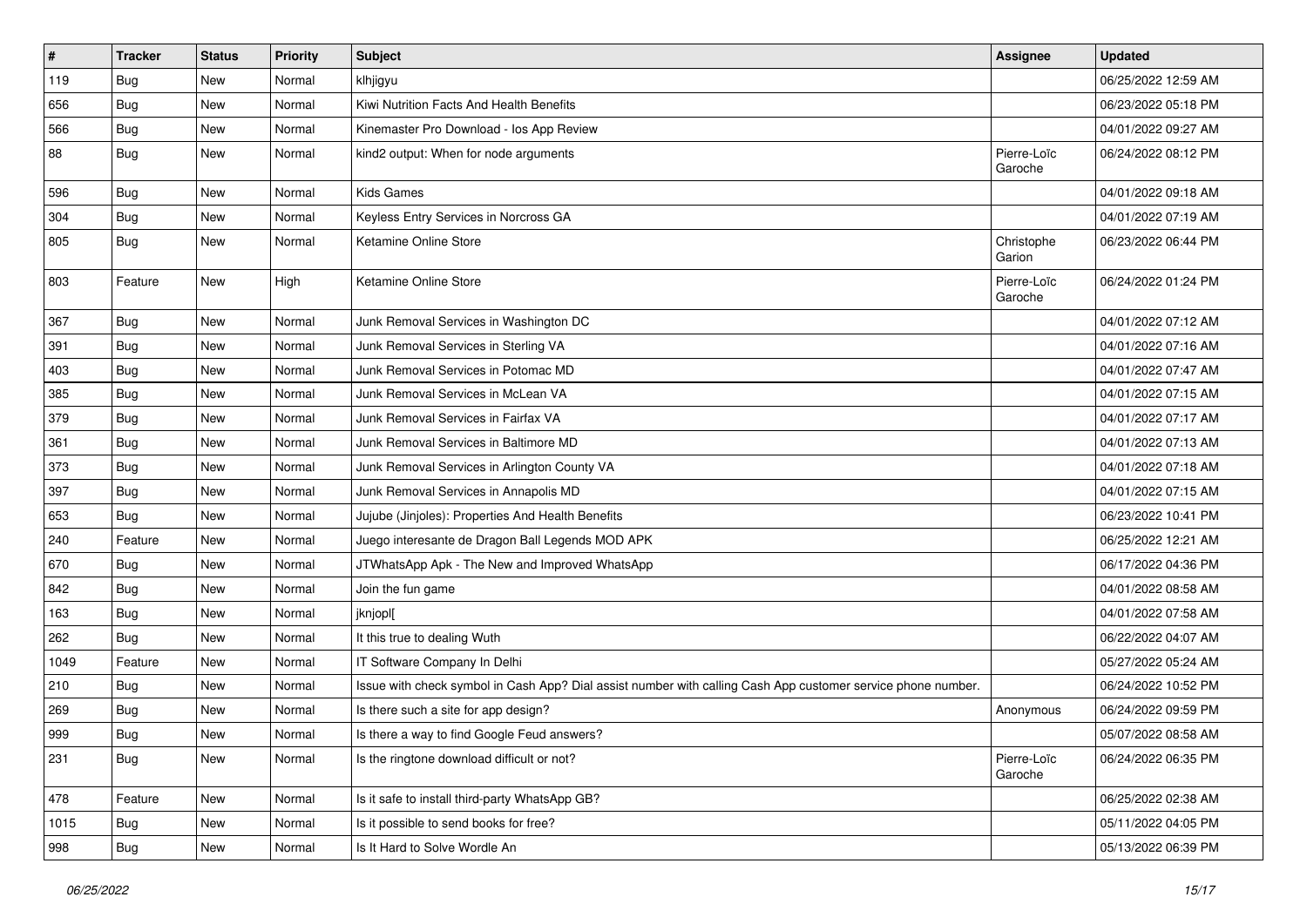| $\vert$ # | <b>Tracker</b> | <b>Status</b> | <b>Priority</b> | Subject                                                                                      | <b>Assignee</b>        | <b>Updated</b>      |
|-----------|----------------|---------------|-----------------|----------------------------------------------------------------------------------------------|------------------------|---------------------|
| 1116      | <b>Bug</b>     | New           | Normal          | ipTV smarts pro                                                                              |                        | 06/21/2022 06:09 AM |
| 993       | Bug            | New           | Normal          | IO Games Free Online                                                                         |                        | 05/04/2022 10:35 AM |
| 788       | <b>Bug</b>     | New           | Normal          | Intro Maker Mod APK                                                                          |                        | 06/24/2022 06:06 PM |
| 225       | <b>Bug</b>     | New           | Normal          | instant personal loan                                                                        |                        | 06/24/2022 03:33 AM |
| 224       | Feature        | New           | Normal          | Instant Personal Loan                                                                        | Pierre-Loïc<br>Garoche | 06/25/2022 05:58 AM |
| 176       | <b>Bug</b>     | New           | Normal          | instant loan without documents                                                               |                        | 06/18/2022 01:43 PM |
| 167       | Bug            | New           | Normal          | instant loan without documents                                                               | Anonymous              | 06/23/2022 03:39 PM |
| 568       | <b>Bug</b>     | New           | Normal          | Instale a versão mais recente do YouTube Premium                                             |                        | 06/24/2022 08:51 PM |
| 748       | Bug            | New           | Normal          | Il y a quelques façons d'obtenir des sonneries gratuites pour votre iPhone                   |                        | 04/01/2022 09:02 AM |
| 1072      | <b>Bug</b>     | New           | Normal          | ij.start canon                                                                               |                        | 06/21/2022 06:56 PM |
| 1013      | <b>Bug</b>     | New           | Normal          | ij.start canon                                                                               |                        | 05/11/2022 11:31 AM |
| 950       | <b>Bug</b>     | New           | Normal          | ij.start canon                                                                               |                        | 05/07/2022 02:12 PM |
| 943       | <b>Bug</b>     | New           | Normal          | ij.start canon                                                                               |                        | 04/13/2022 08:52 AM |
| 846       | Feature        | New           | Normal          | ij.start canon                                                                               |                        | 04/01/2022 08:58 AM |
| 525       | <b>Bug</b>     | New           | Normal          | If you don't have a QR code: How to activate cash app card in app                            |                        | 06/24/2022 10:47 AM |
| 604       | Bug            | New           | Normal          | Idle Game Online                                                                             |                        | 06/24/2022 06:16 PM |
| 1104      | Bug            | <b>New</b>    | Normal          | Idle game fix bug                                                                            |                        | 06/17/2022 04:35 AM |
| 1103      | <b>Bug</b>     | New           | Normal          | Idle game fix bug                                                                            |                        | 06/21/2022 09:30 AM |
| 1031      | <b>Bug</b>     | New           | Normal          | <b>IAFT Traders Union</b>                                                                    |                        | 05/16/2022 03:14 PM |
| 1030      | <b>Bug</b>     | New           | Normal          | <b>IAFT Traders Union</b>                                                                    |                        | 05/16/2022 03:13 PM |
| 736       | Bug            | New           | Normal          | I Want to Edit in My Website (transfer-factor.net) Unfortunately, Unable to Edit It          |                        | 06/24/2022 07:32 AM |
| 711       | Bug            | New           | Normal          | Human Fall Flat Apk Download                                                                 |                        | 06/23/2022 04:45 PM |
| 123       | <b>Bug</b>     | New           | Normal          | https://www.reddit.com/r/NRLgrandfinal2020/                                                  |                        | 06/25/2022 12:24 AM |
| 124       | Bug            | New           | Normal          | https://www.bigmarker.com/ustvpass/LIVE-Atlanta-Falcons-vs-Carolina-Panthers-NFL-Week-8-Game |                        | 04/01/2022 07:55 AM |
| 486       | <b>Bug</b>     | New           | Low             | <b>HP Wireless Printer Setup</b>                                                             | Anonymous              | 06/25/2022 12:32 AM |
| 238       | Bug            | New           | Low             | HP Printer Assistant Software   Download & Install HP Assistant                              |                        | 04/01/2022 08:16 AM |
| 236       | <b>Bug</b>     | New           | Normal          | HP Printer Assistant Software   Download & Install HP Assistant                              |                        | 04/01/2022 08:16 AM |
| 235       | <b>Bug</b>     | New           | Low             | HP Printer Assistant Software   Download & Install HP Assistant                              |                        | 06/25/2022 02:09 AM |
| 237       | Feature        | New           | Normal          | HP Printer Assistant Software   Download & Install HP Assistant                              |                        | 06/24/2022 08:40 PM |
| 117       | Bug            | New           | Normal          | How to Watch Cowboys vs Cardinals Game Live Stream FREE TV                                   |                        | 04/01/2022 08:08 AM |
| 689       | Bug            | New           | Normal          | How to use twitch.tv/activate?                                                               |                        | 06/23/2022 07:30 PM |
| 688       | Bug            | New           | Normal          | How to use twitch.tv/activate?                                                               |                        | 06/24/2022 04:16 AM |